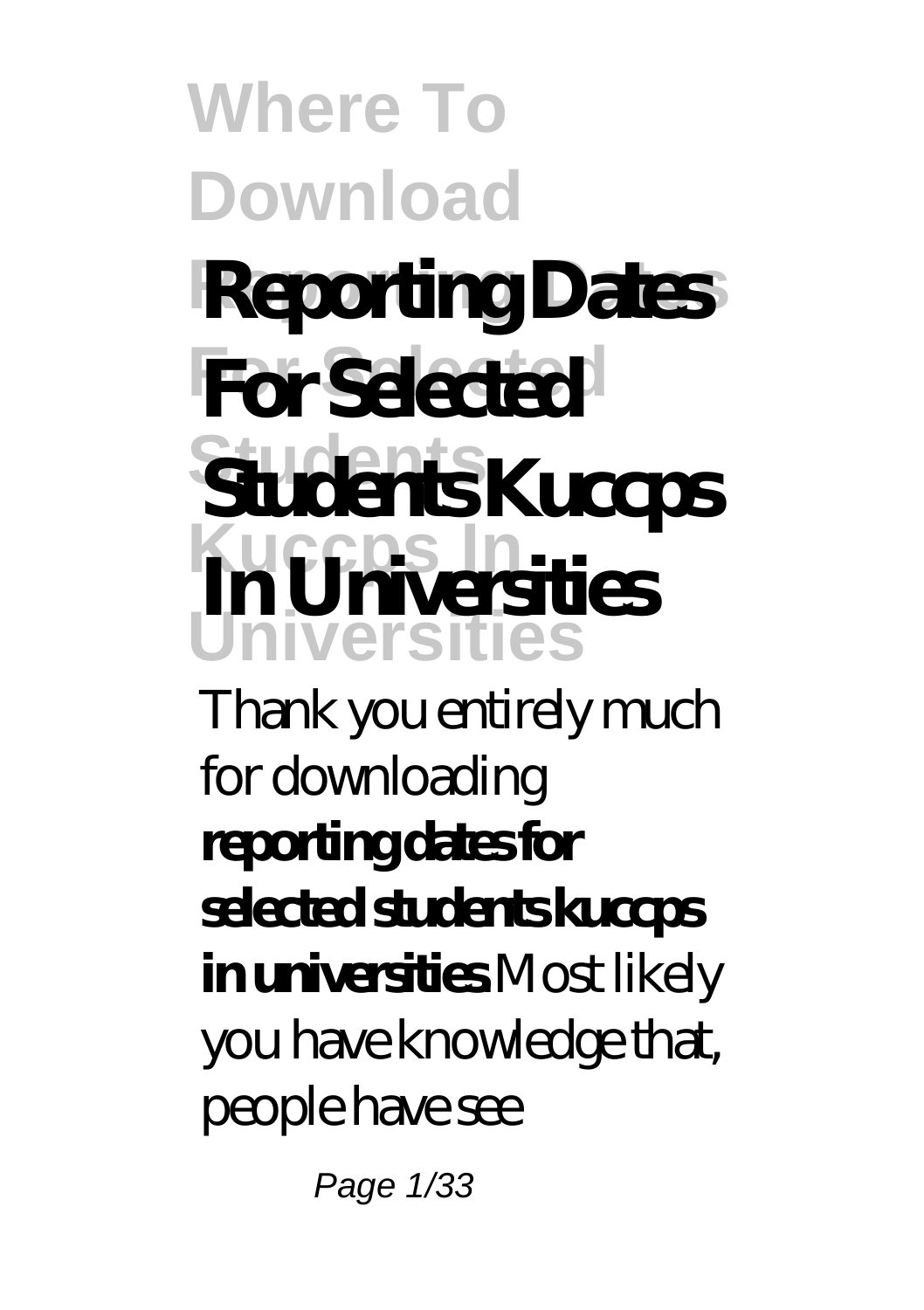numerous period for  $\in$  s **For Selected** this reporting dates for **Students** selected students kuccps in universities, but end **Universities** taking place in harmful their favorite books with downloads.

Rather than enjoying a fine book gone a mug of coffee in the afternoon, on the other hand they juggled behind some harmful virus inside their Page 2/33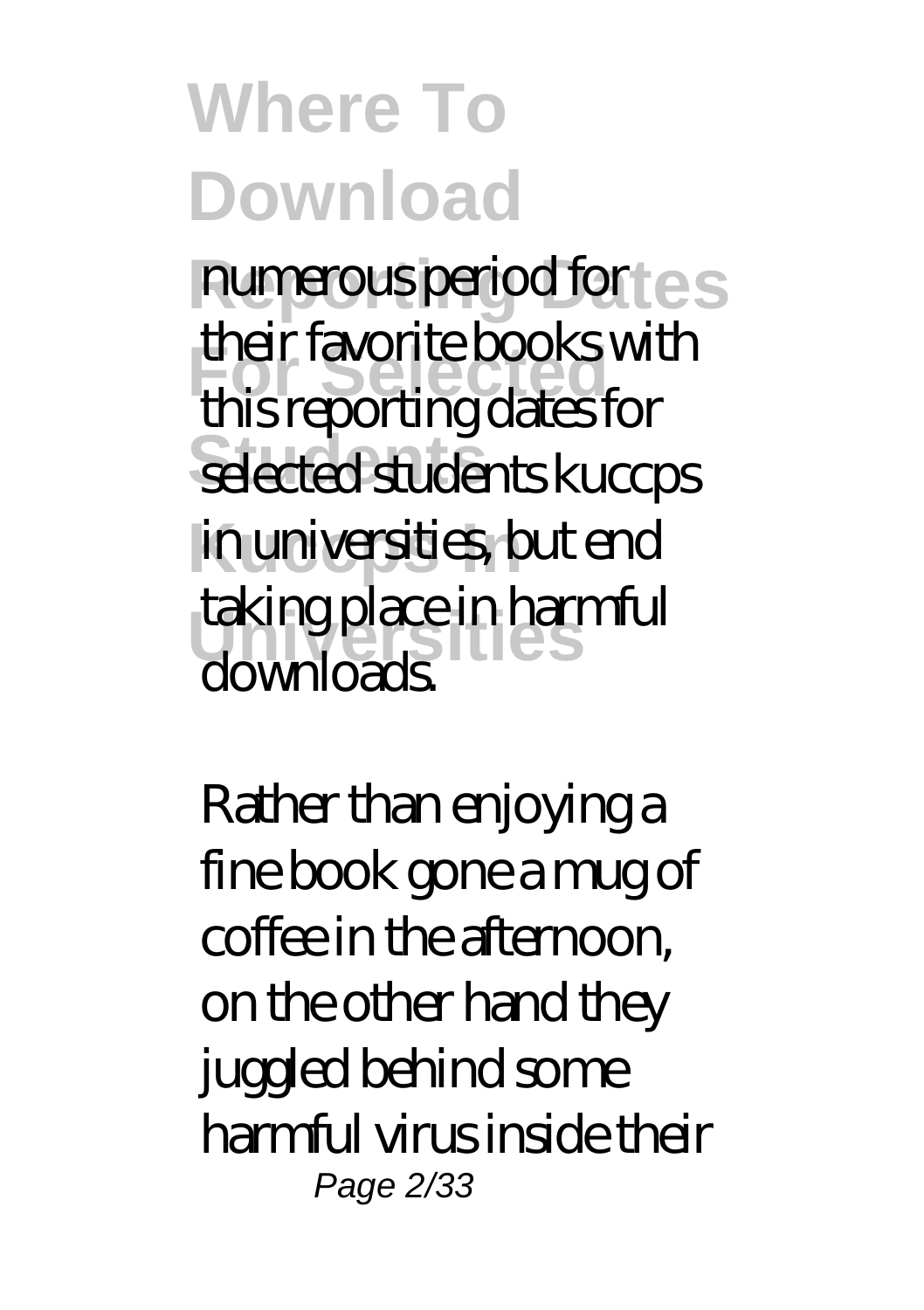computer. **reporting**  $e$ <sub>S</sub> **For Selected students kuccps in universities** is easy to get to in our digital library an **Universities** online permission to it is **dates for selected** set as public therefore you can download it instantly. Our digital library saves in fused countries, allowing you to get the most less latency epoch to download any of our Page 3/33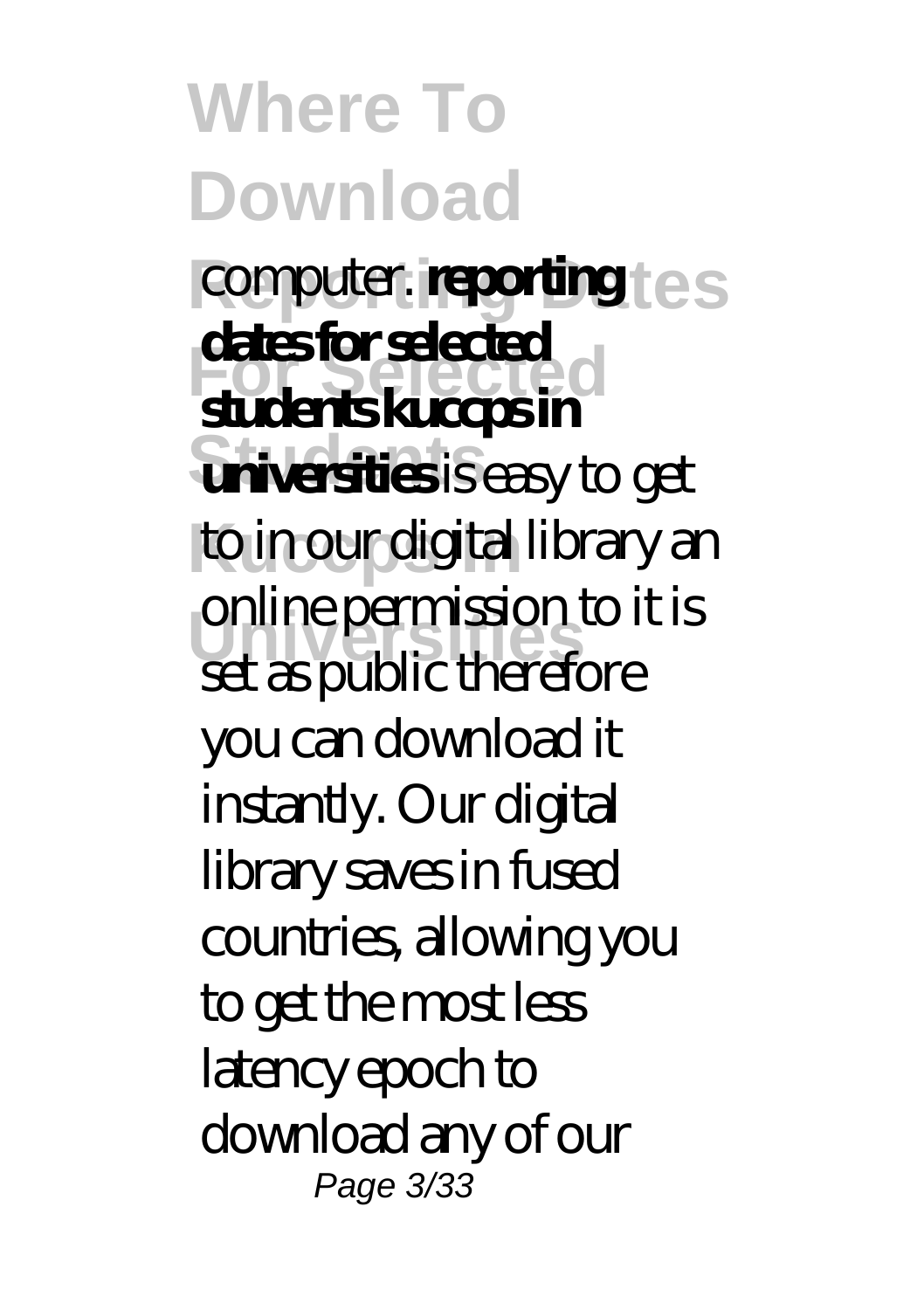books with this one. **Les For Selected**<br> **For Selected**<br> **For Selected**<br> **For Selected**<br> **For Selected**<br> **For Selected**<br> **For Selected**<br> **For Selected Students** selected students kuccps in universities is **Universities** behind any devices to Merely said, the universally compatible read.

User Input Queries and Reports with Date Range in Microsoft Access 2016 *The Crown by Kiera Cass | 'Suitors Tell All' Capitol* Page 4/33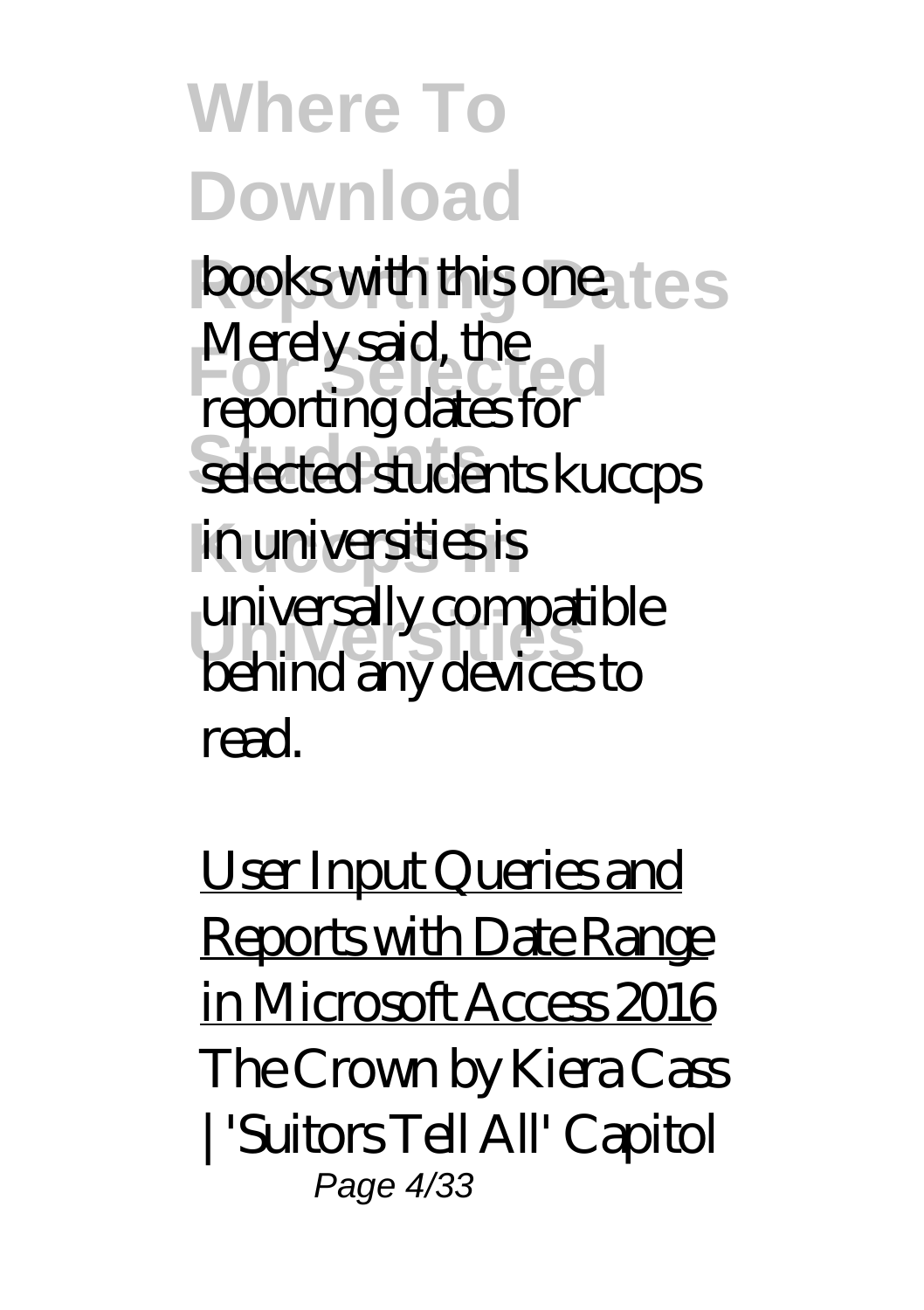### **Where To Download Report Episode** Dates

**Specifying a range of Students** Access 2013 | lynda.com How to Make a Weekly **Schedule in Excel -**<br>Tutorial A DA Stake dates or times | Microsoft Schedule in Excel - Tutorial APA Style 7th Edition: Student Paper Formatting *5 tips to improve your critical thinking - Samantha Agoos* Using the Microsoft Outlook Calendar Creating a Page 5/33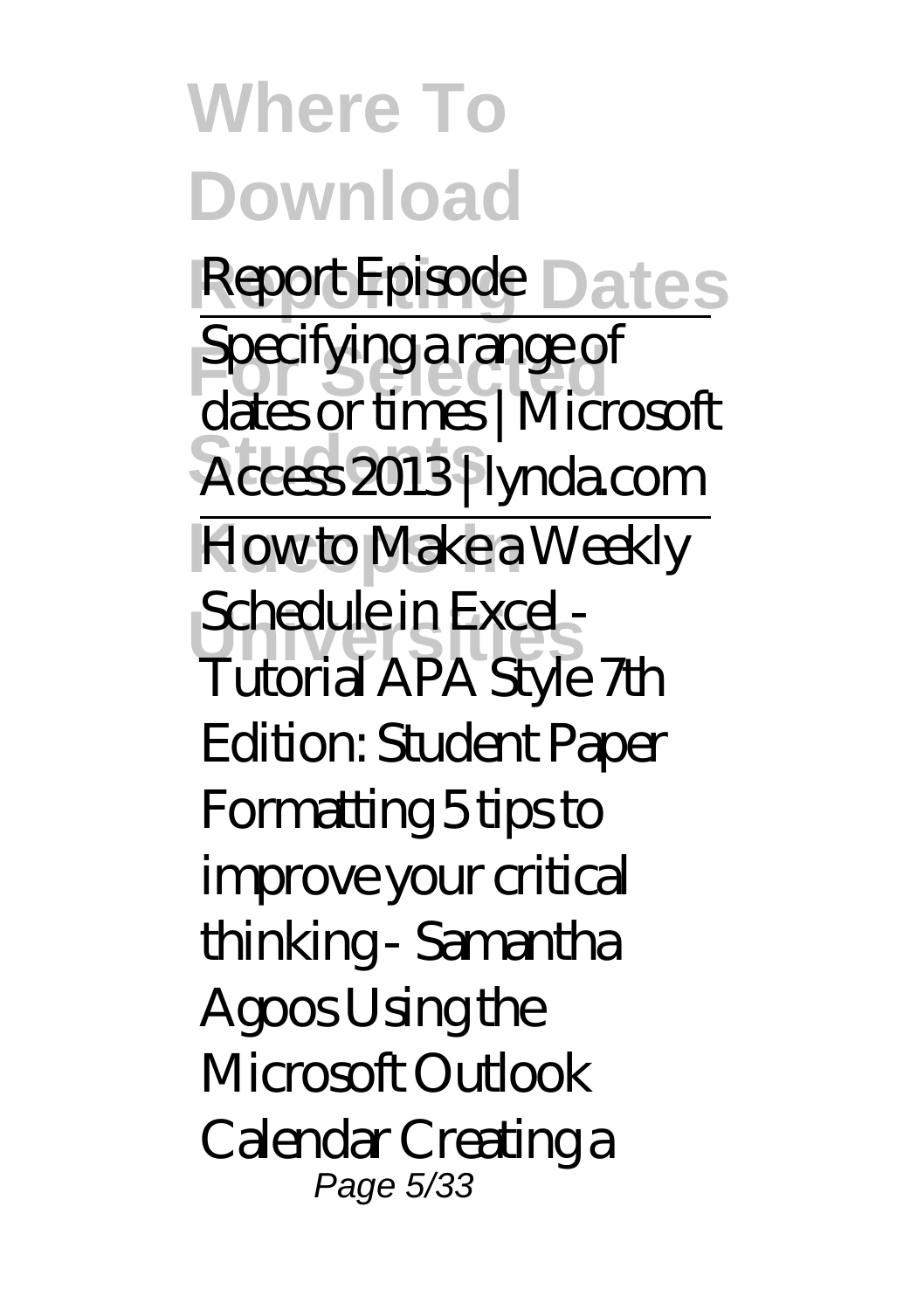**Where To Download Table of Contents in Les For Selection**<br> **Flow to Extract Data Strume 1997** VLOOKUP, MATCH **Universities** Excel Filter (And, Or, Microsoft Word and INDEXAdvanced Between conditions for criteria range) Trump supporter leaves CNN anchor speechless Power BI Bookmarks, Selections and Toggles Why so many all Japan selected Page 6<sup>7</sup>33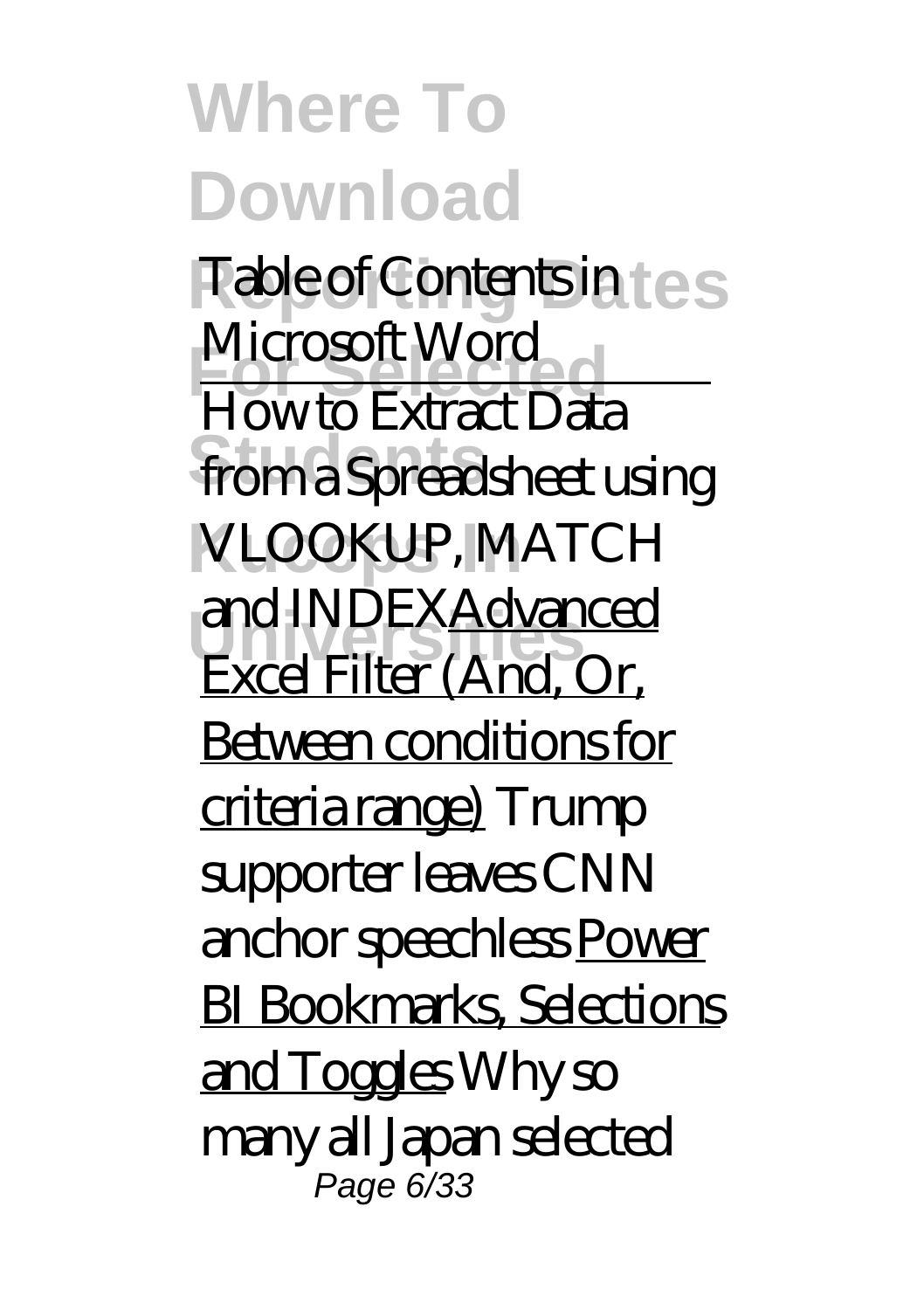Karate atheletes have **For Selected** Federation? THE ONE by Kiera Cass | Official Book Trailer n **Universities** Tables, Charts, and appeared from Shoto Introduction to Pivot Dashboards in Excel (Part 1) 'The Crown' Official Book Trailer *How to Register for a TOEFL iBT® Test* How to Do Amazon Book Ads - in 2020! Requiem for Page 7/33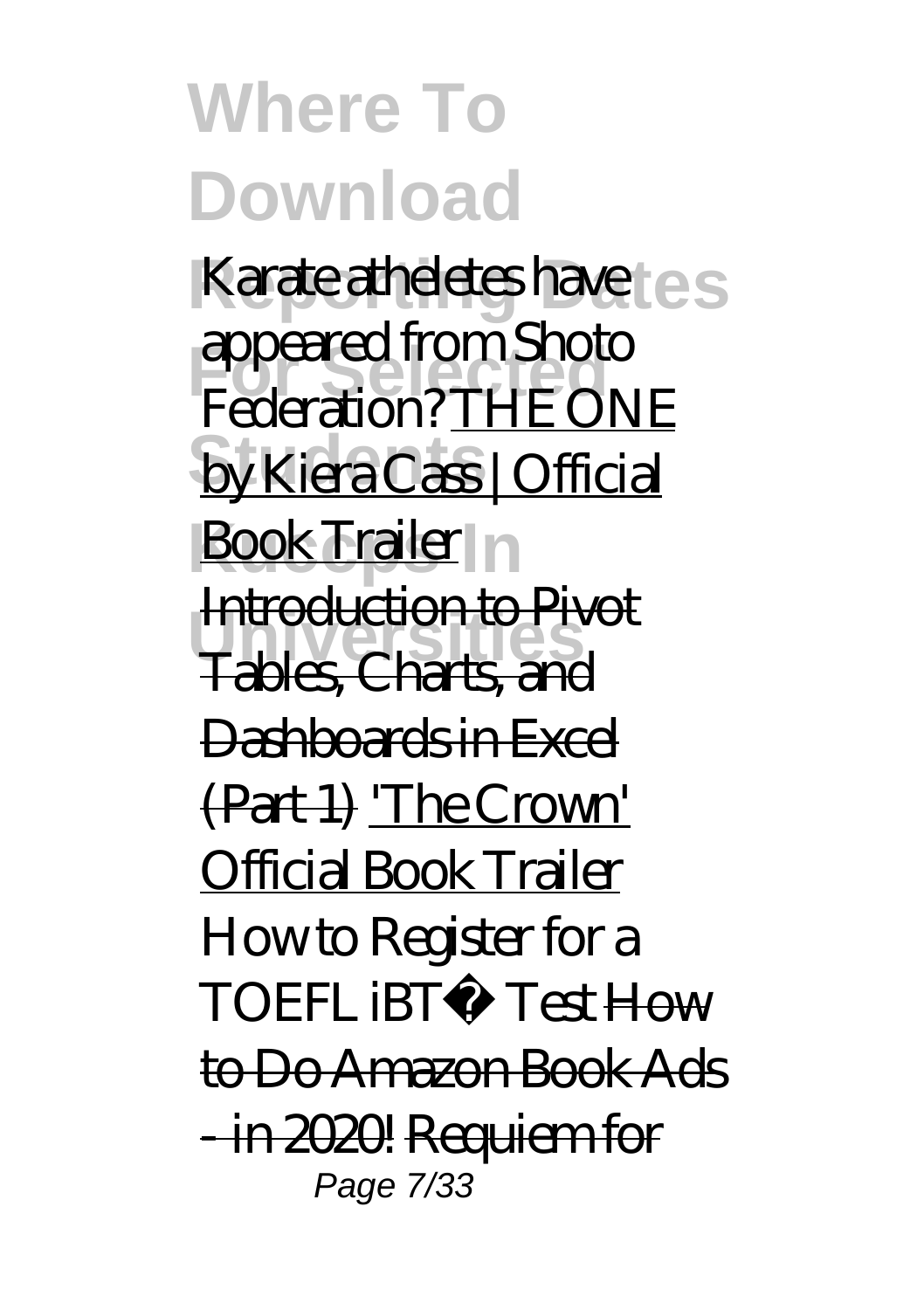the American Dream **For Selected** *Kiera Cass -- Official* **Book Trailer Reporting Dates For Selected Universities** Reporting Dates For *THE SELECTION by* **Students** Selected Students Kuccps In Universities Author: te st.enableps.com-2020-11 -13T00:00:00+00:01 Subject: Reporting Dates For Selected Students Kuccps In Universities Page 8/33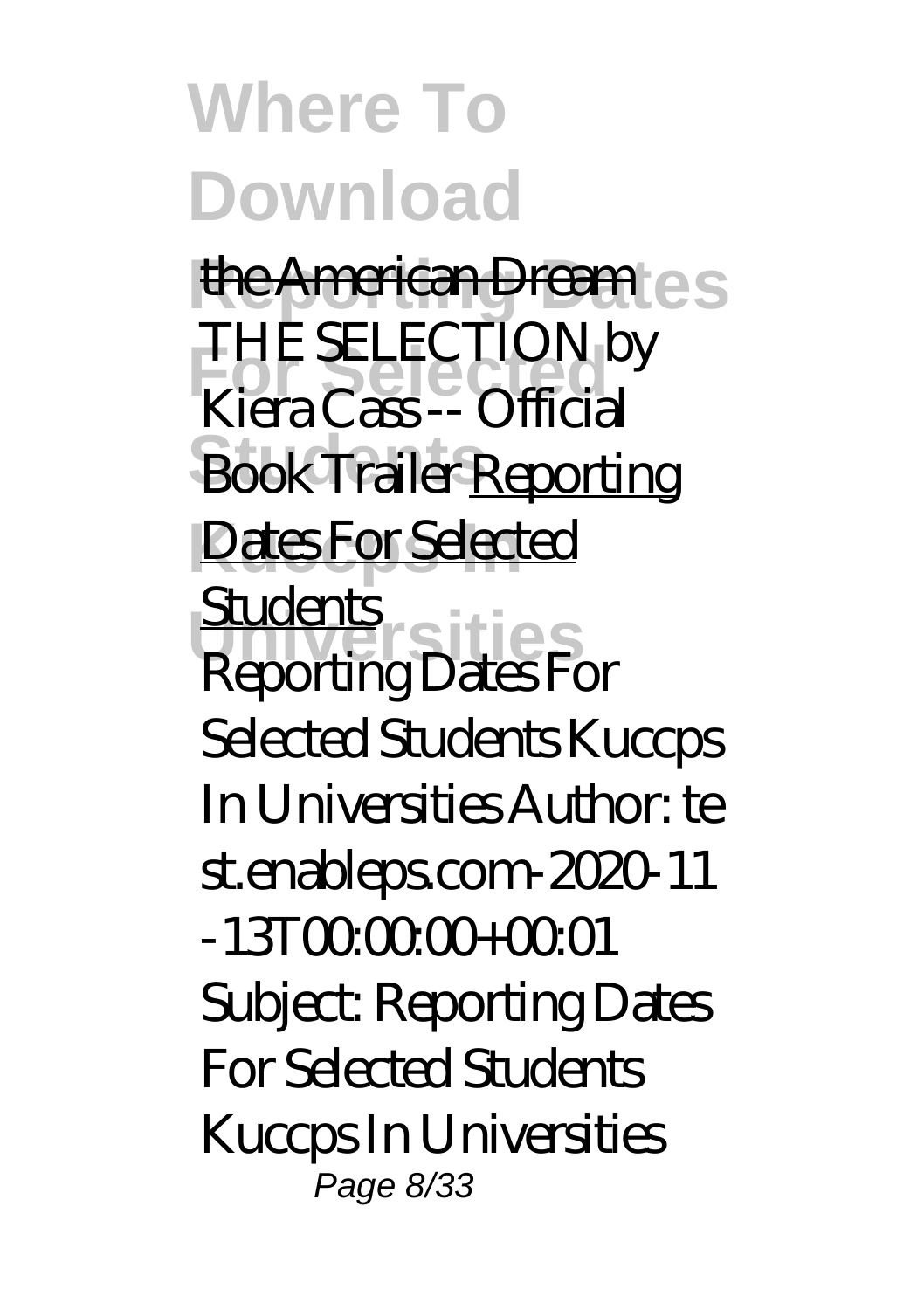Keywords: reporting **For Selected** students, kuccps, in, universities Created Date: 11/13/2020 6:43:19 AM dates, for, selected.

**Universities** Reporting Dates For Selected Students Kuccps In Universities Reporting Dates For Selected Students Kuccps In Universities that can be your partner. chapter 33 section 1 guided Page 9/33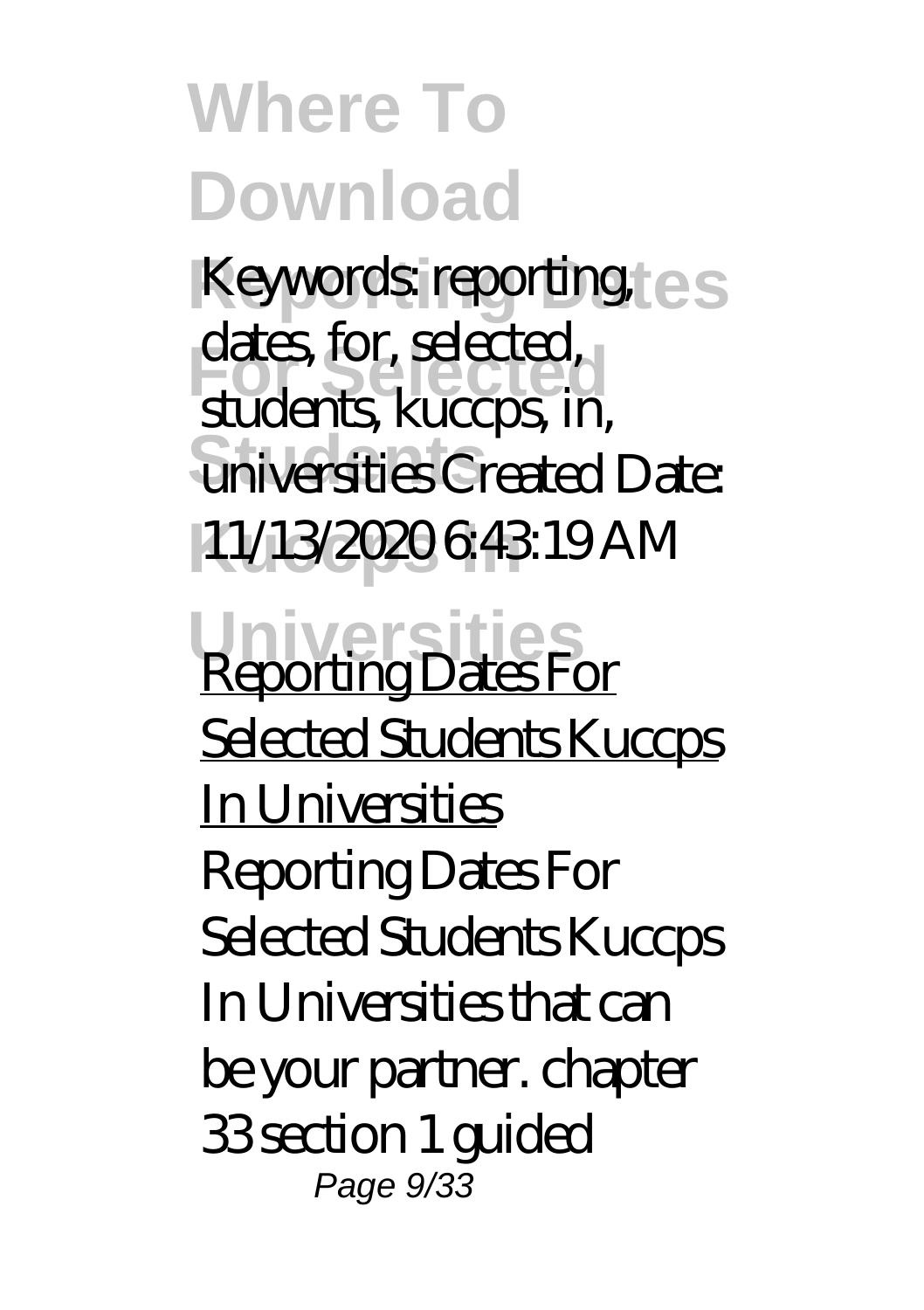#### **Where To Download** reading a conservative s **For Selected** groups and institutions, **Students** make ahead paleo movement emerges

healthy gluten grain dairy free recipes ready when<br>Where *You are read and* where you are, read and succeed comprehension read succeed, readings for sociology garth ...

[Book] Reporting Dates For Selected Students Kuccps In ... <sub>.</sub><br>Page 10/33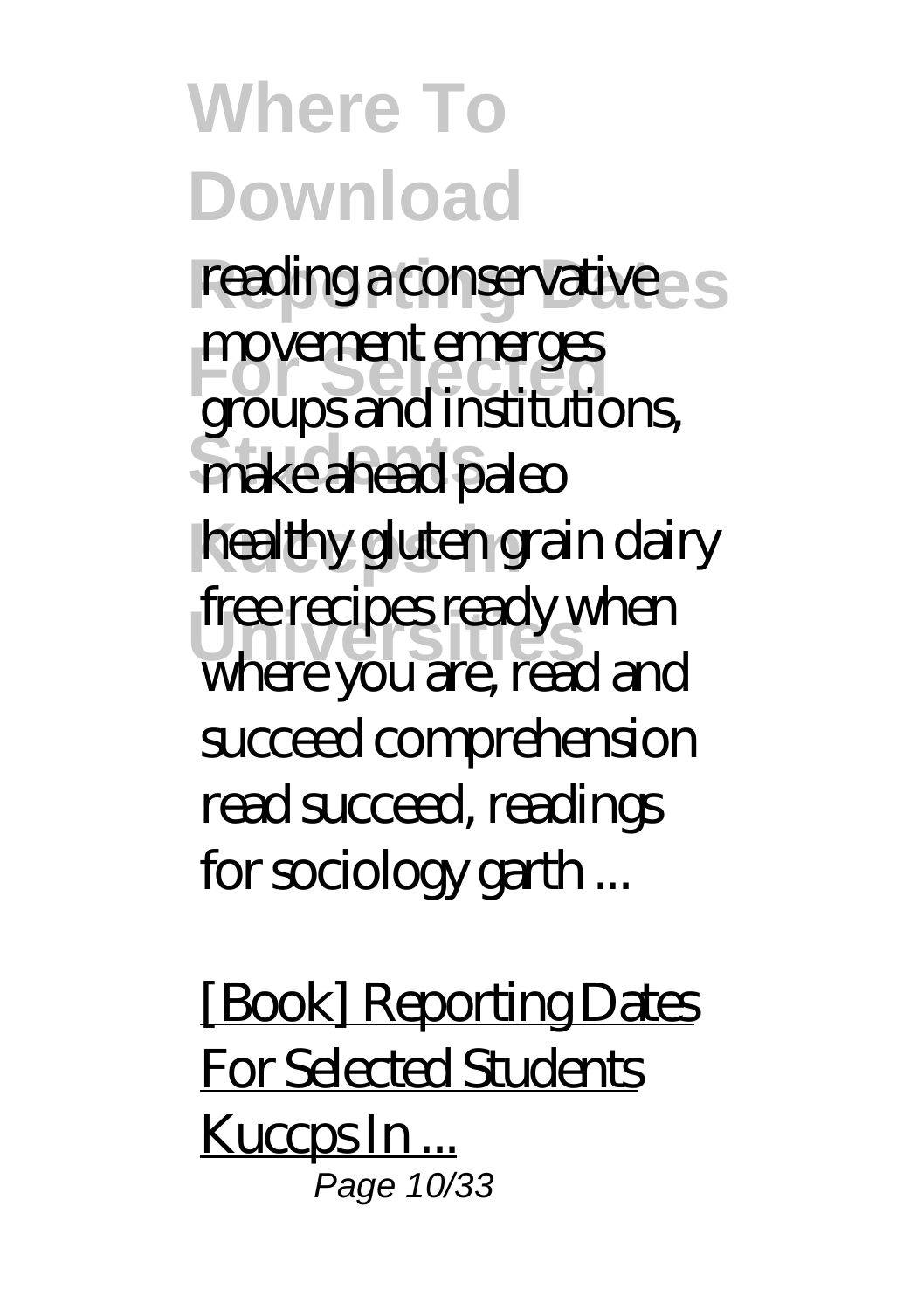Download Free Dates **For Selected** Selected Students Kuccps **Students** In Universities If you want other types of **books, you will always<br>Find the PEPOPTING** Reporting Dates For find the REPORTING DATES FOR SELECTED STUDENTS KUCCPS IN UNIVERSITIES and Economics, politics ,, social scientific research, religious beliefs, fictions, Page 11/33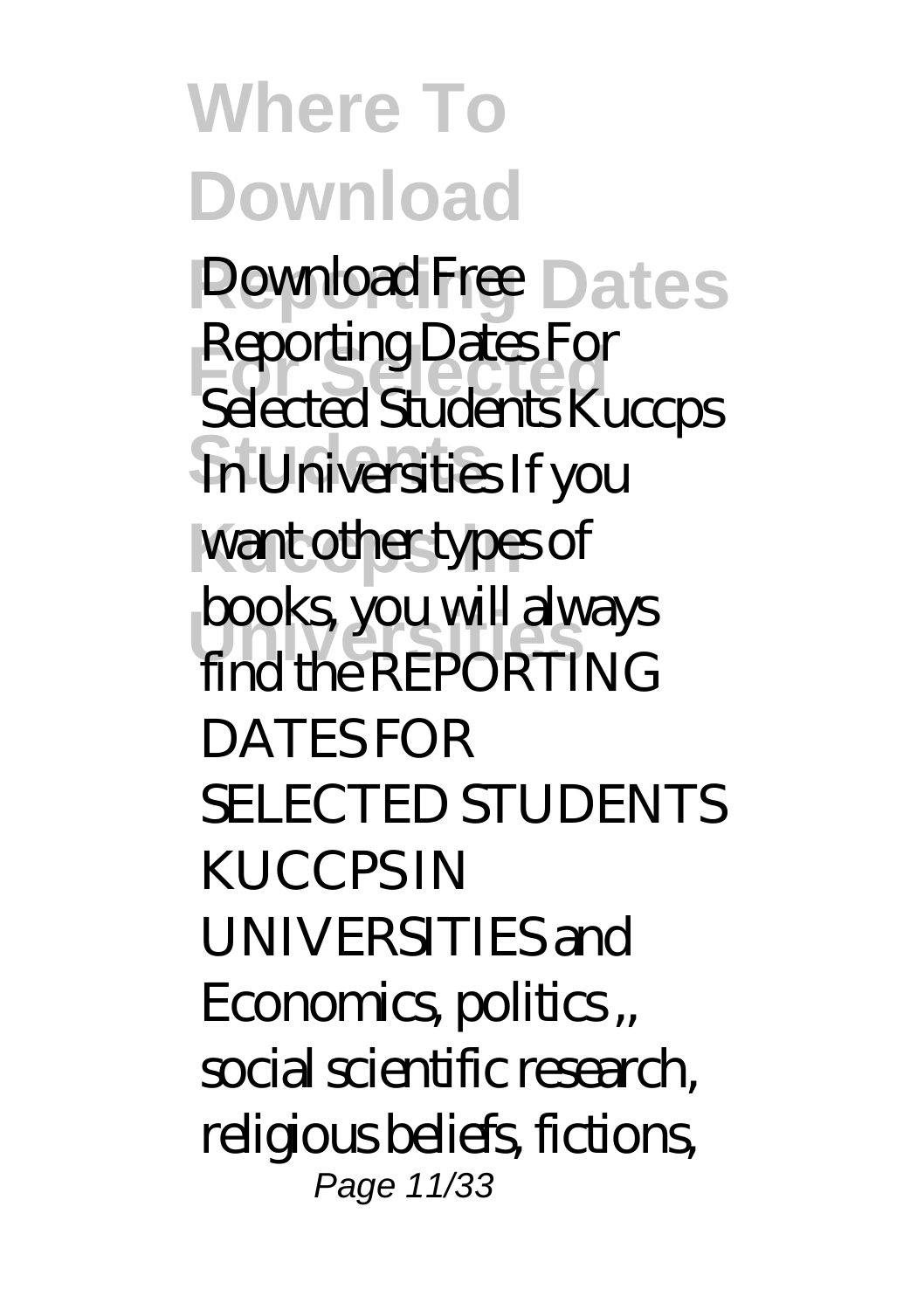and many other **Dates** publications are ed **Students** provided.

**Reporting Dates For Universities** Selected Students Kuccps In Universities Reporting Dates For Selected Students Kuccps In Universities can be acquired on the online library. With our online language learning resources, it will be Page 12/33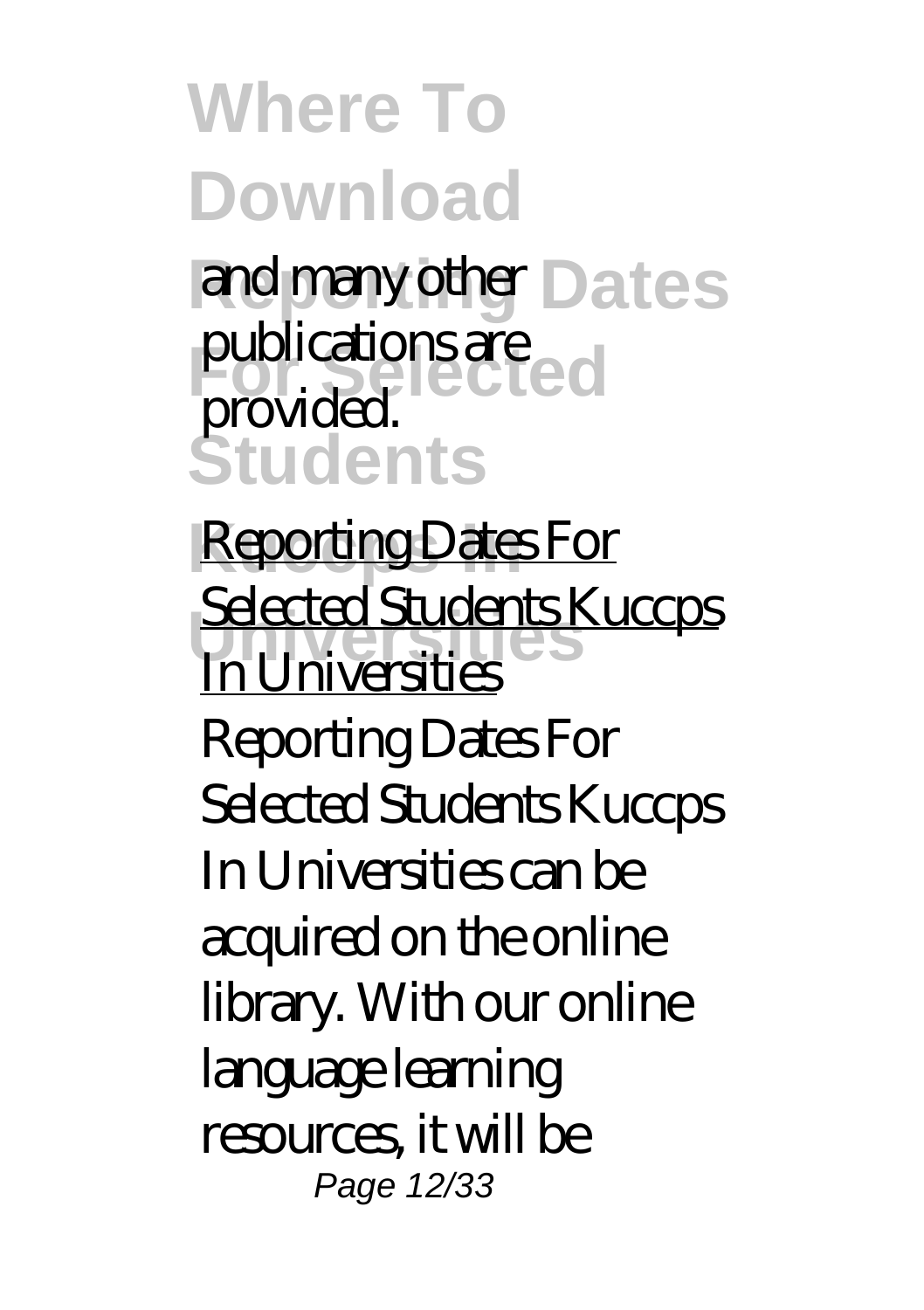possible to locate bates **For Selected** Selected Students Kuccps **Students** In Universities or just about any kind of manual, for any sort of<br>
moduct Pest of all the Reporting Dates For product. Best of all, they are entirely free to get, use and ...

Reporting Dates For Selected Students Kuccps In Universities Reporting Dates For Page 13/33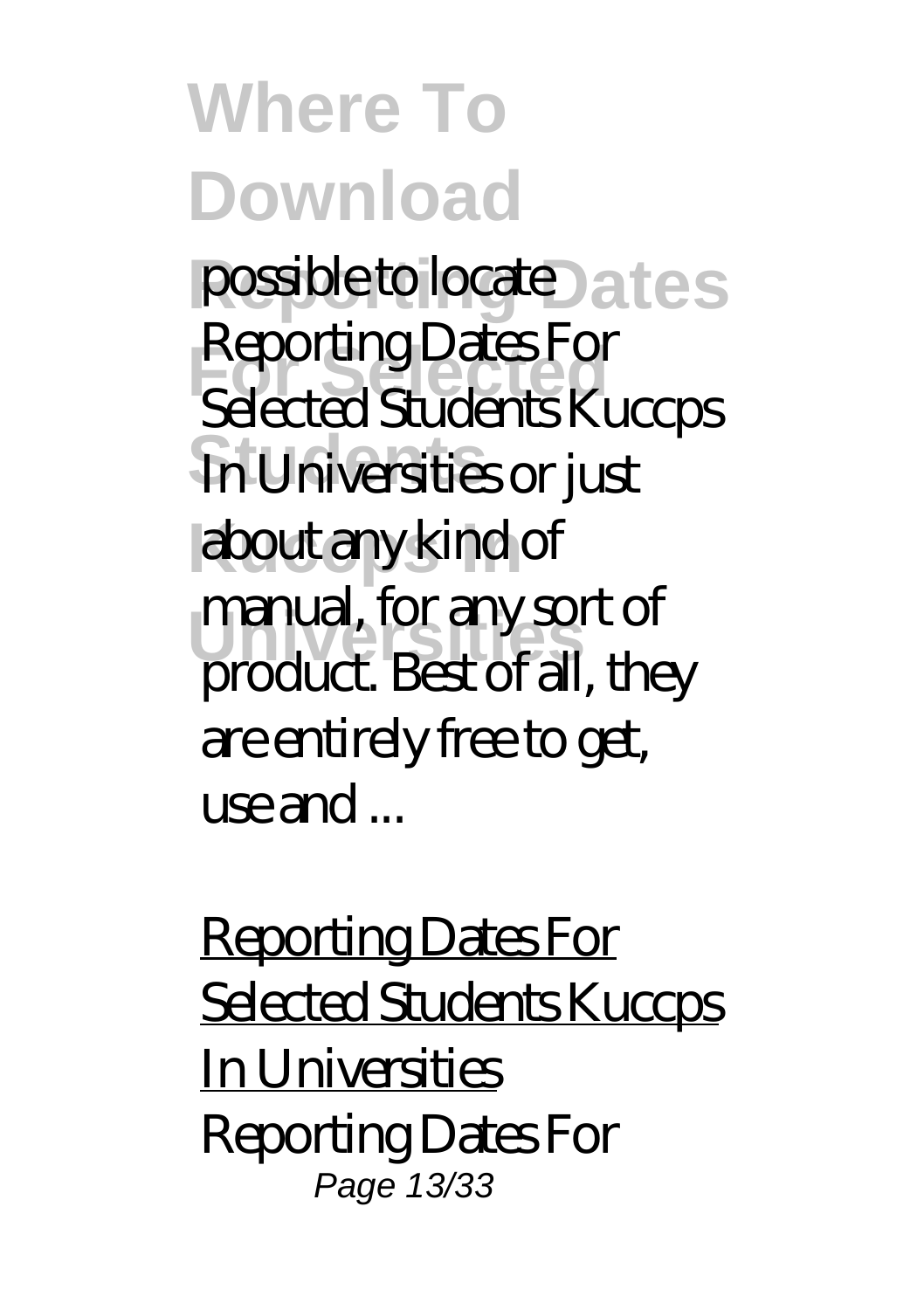Selected Students Kuccps **For Selected** Dates For Selected **Students** Students As recognized, adventure as with ease as experience practically In Universities Reporting lesson, amusement, as well as concurrence can be gotten by just checking out a ebook Reporting Dates For Selected Students Kuccps In Universities as a consequence it is not Page 14/33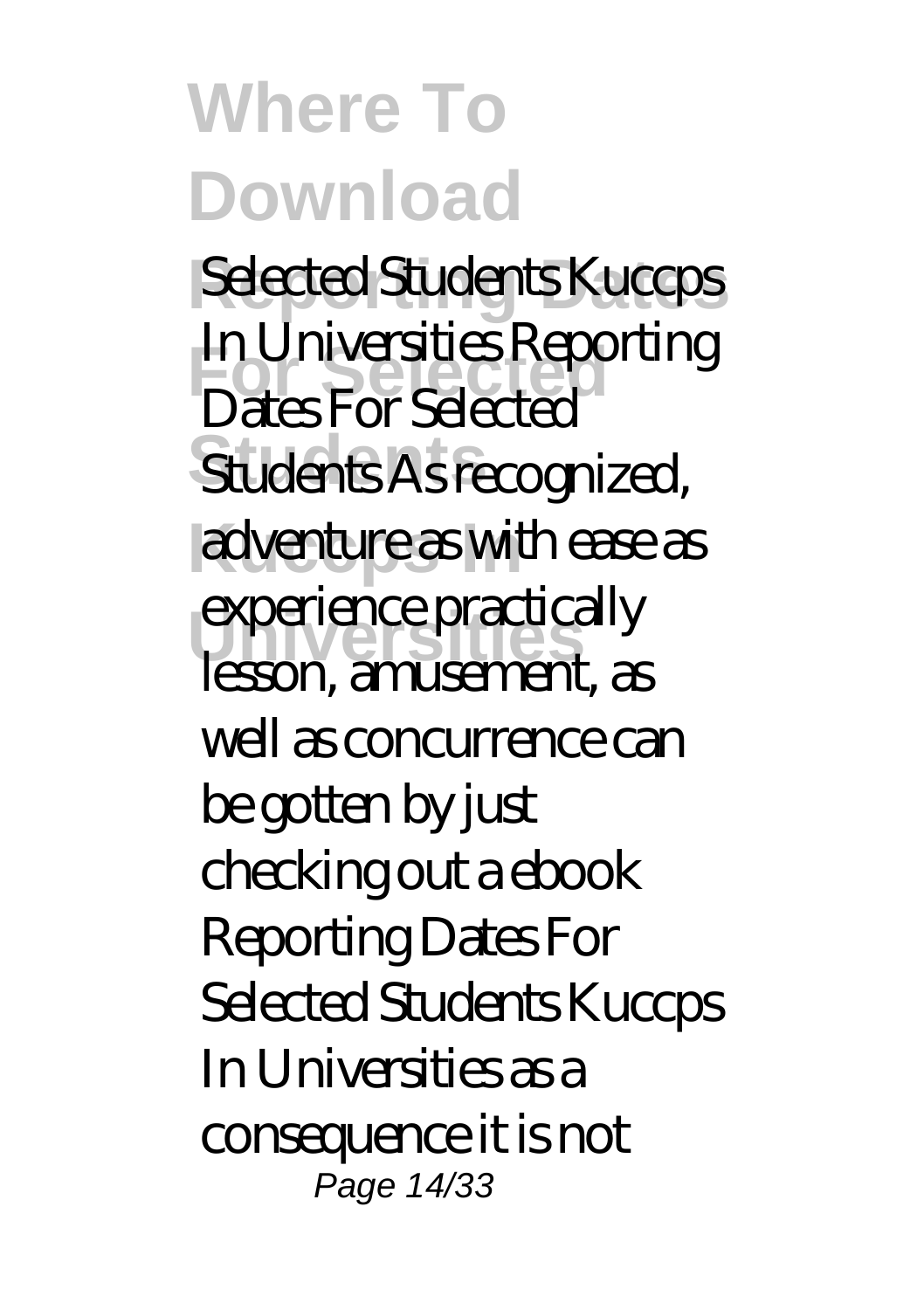**Where To Download** directly<sub>rting</sub> Dates **For Selected** [PDF] Reporting Dates **For Selected Students** Kuccps In... **Universities** Dates For Selected Read PDF Reporting Students Kuccps In Universities Reporting Dates For Selected Students If you want other types of books, you will always find the REPORTING DATES Page 15/33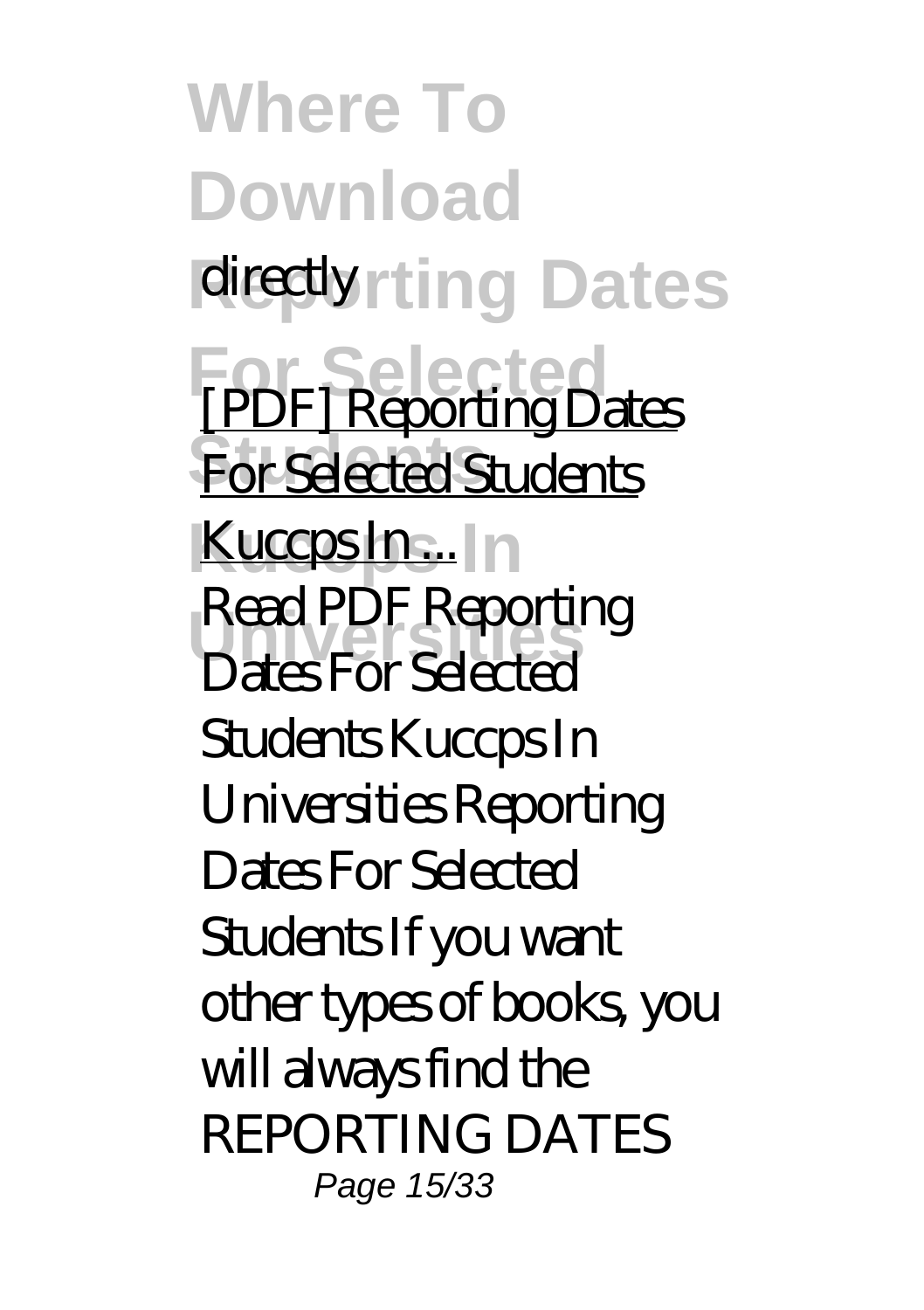**FOR SELECTED ates For Selected** IN UNIVERSITIES and Economics, politics, social scientific research, **Universities** religious beliefs, fictions, STUDENTS KUCCPS and many other publications are ...

Reporting Dates For Selected Students Kuccps In Universities The main aim of a report is to inform parents and Page 16/33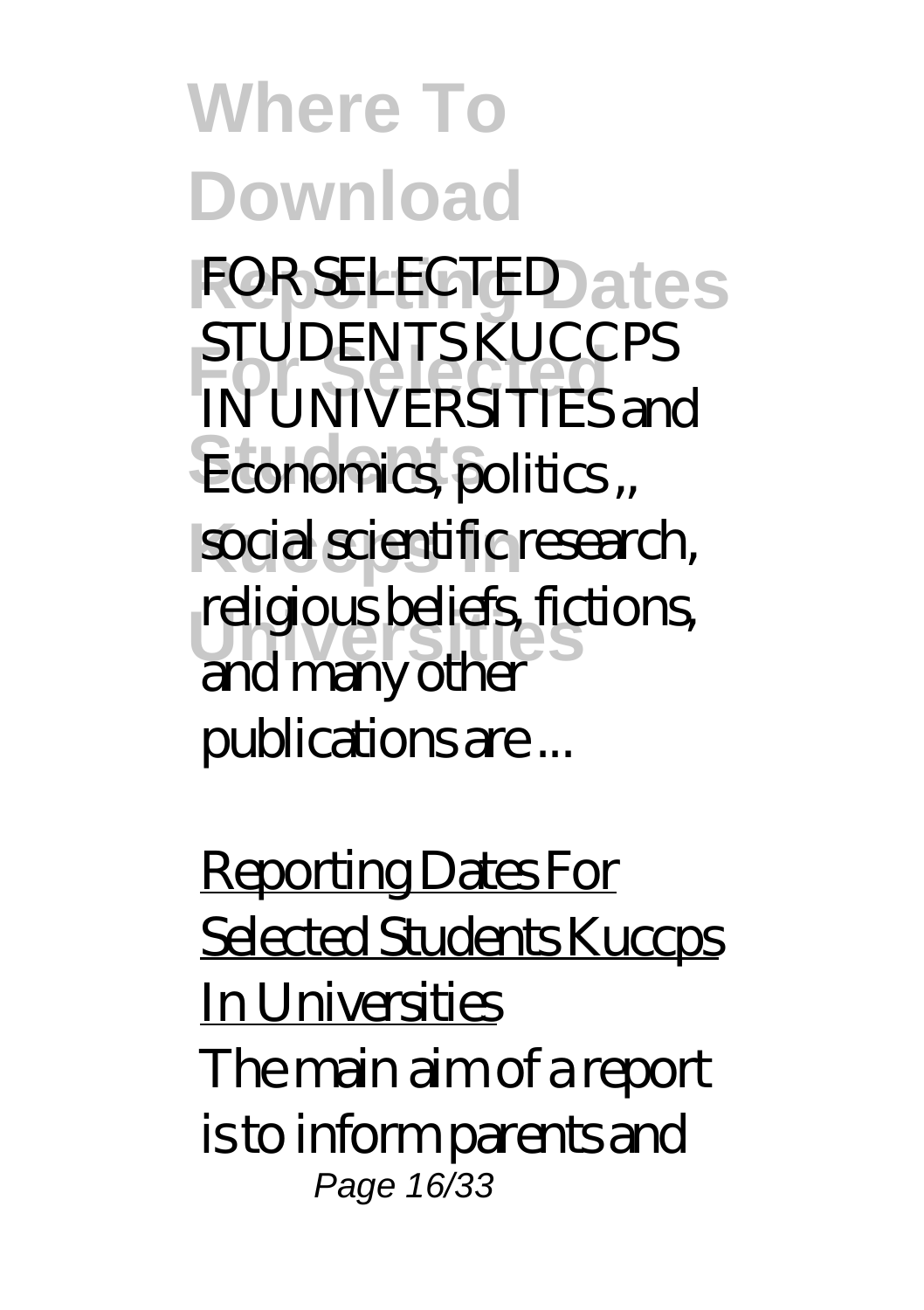students of a student'<sub>s</sub> **For Selected** of reporting. It provides information on the progress the student has **Universities** reporting period and achievements at the time made since the last outlines suggested steps that can be taken to ensure improvements are made. ... The topic you selected very interesting and amazing ...

Page 17/33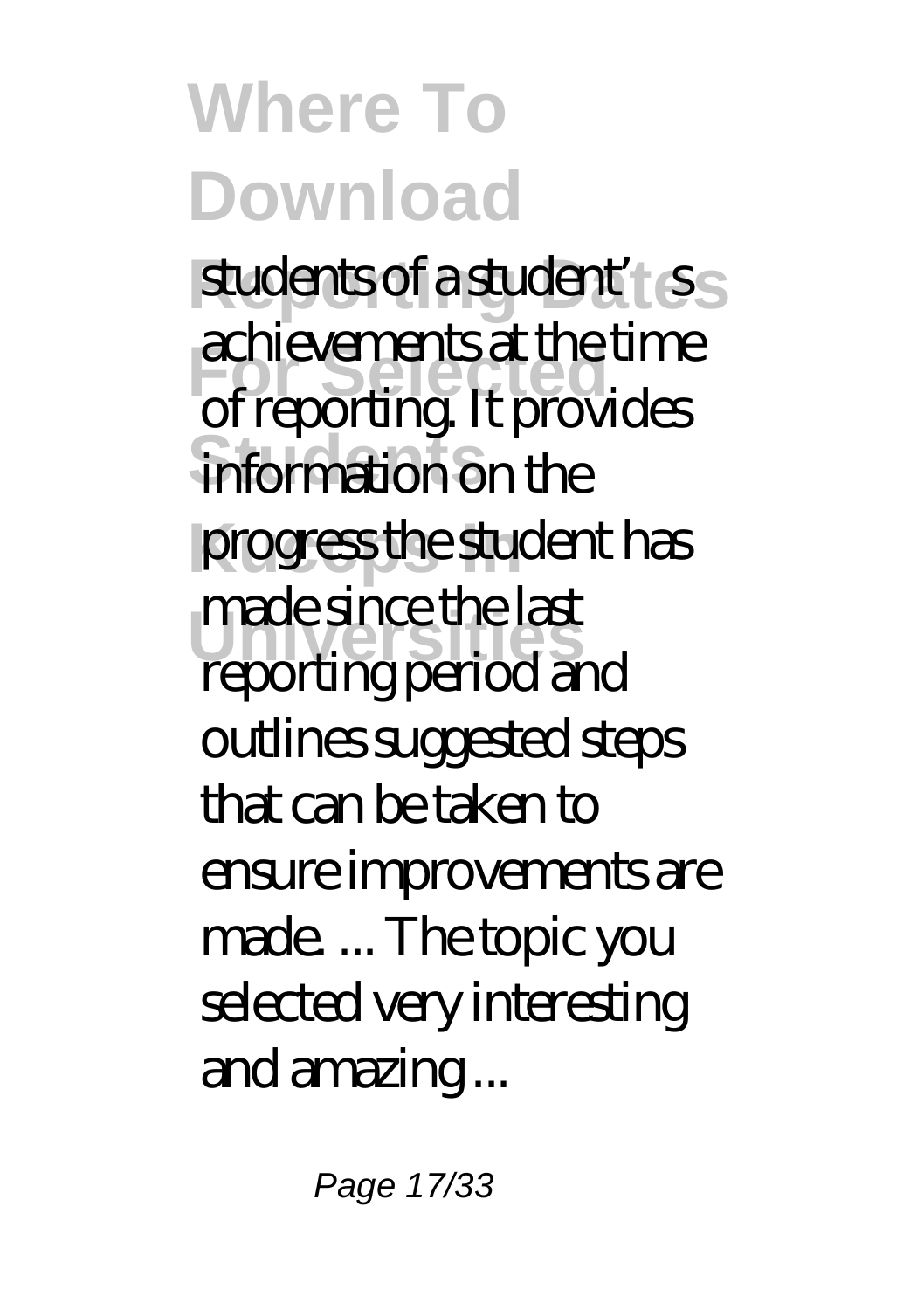10 Helpful Tips for a tes **Writing Student Reports**<br>
Forch Starter **Students** Headteachers must send a written report to parents on their child's | Teach Starter progress for the academic year by the end of each summer term, unless that pupil is to be provided with a school leaver's report...

School reports on pupil Page 18/33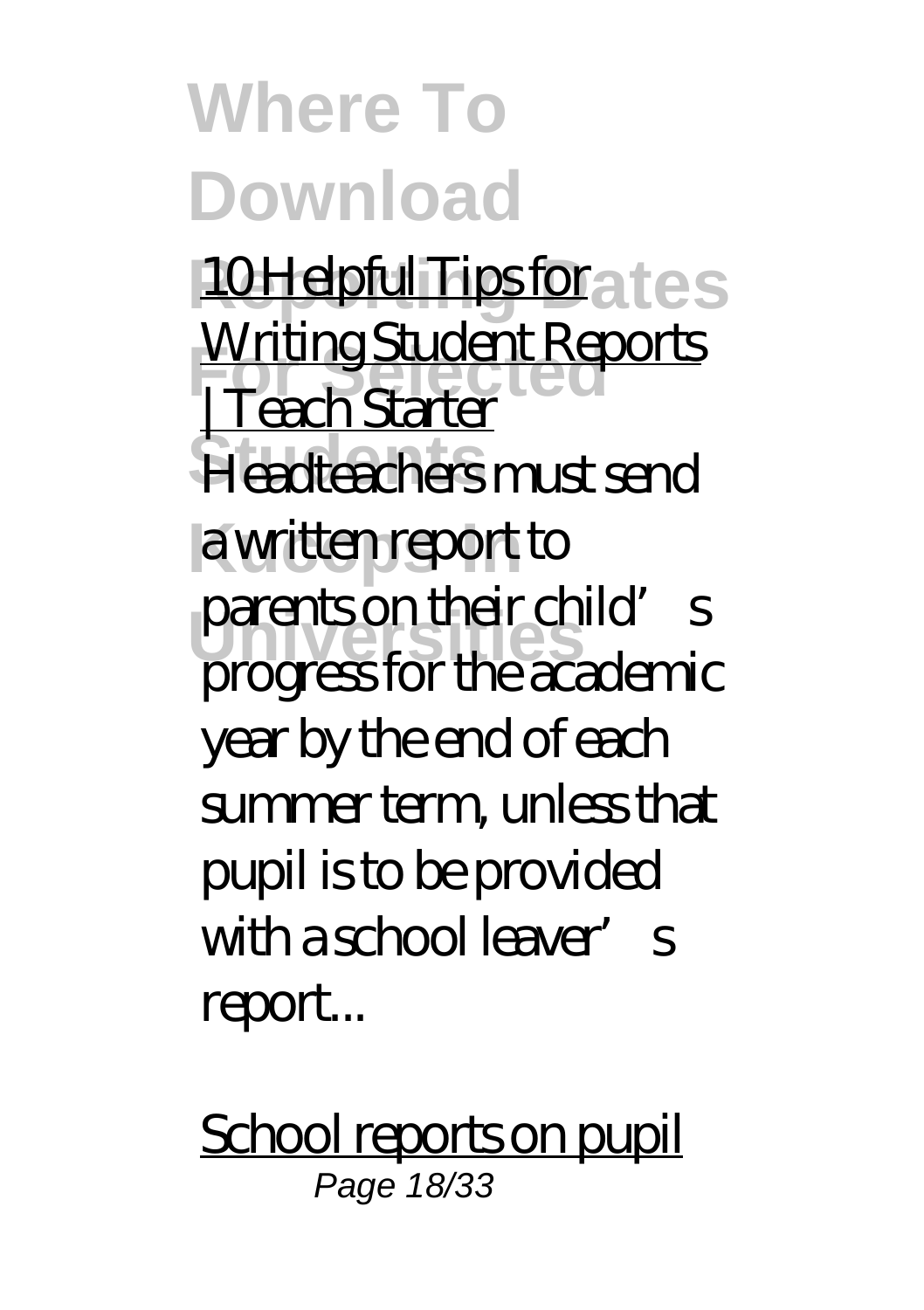performance: guide for ... **For Selected** Dates For Selected **Students** Students Kuccps In Universities Reporting **Universities** Students Kuccps In Access Free Reporting Dates For Selected Universities Reporting Dates For Selected Students Report/Student List The Integrated Postsecondary Education Data System Educating All Students (EAS) (201) Page 19/33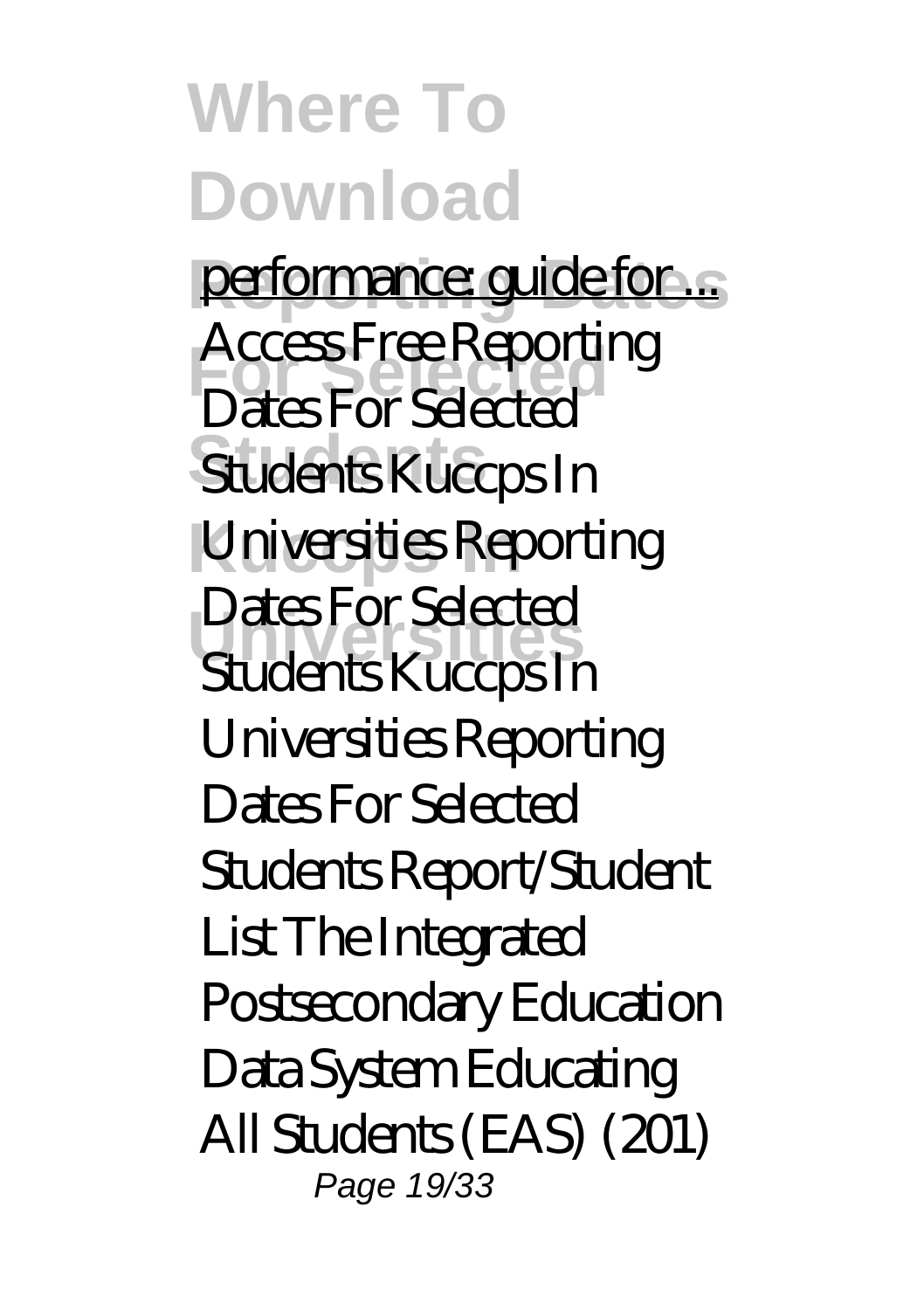**Reporting Dates** - nystce.nesinc.com TCS **For Selected** Selected Students List 2019 **...** ents Ninja Interview Dates &

#### **Kuccps In**

**Universities** Selected Students Kuccps Reporting Dates For In Universities The Department does not prescribe a reporting format. Schools must upload their student achievement data via CASES21 twice yearly — Page 20/33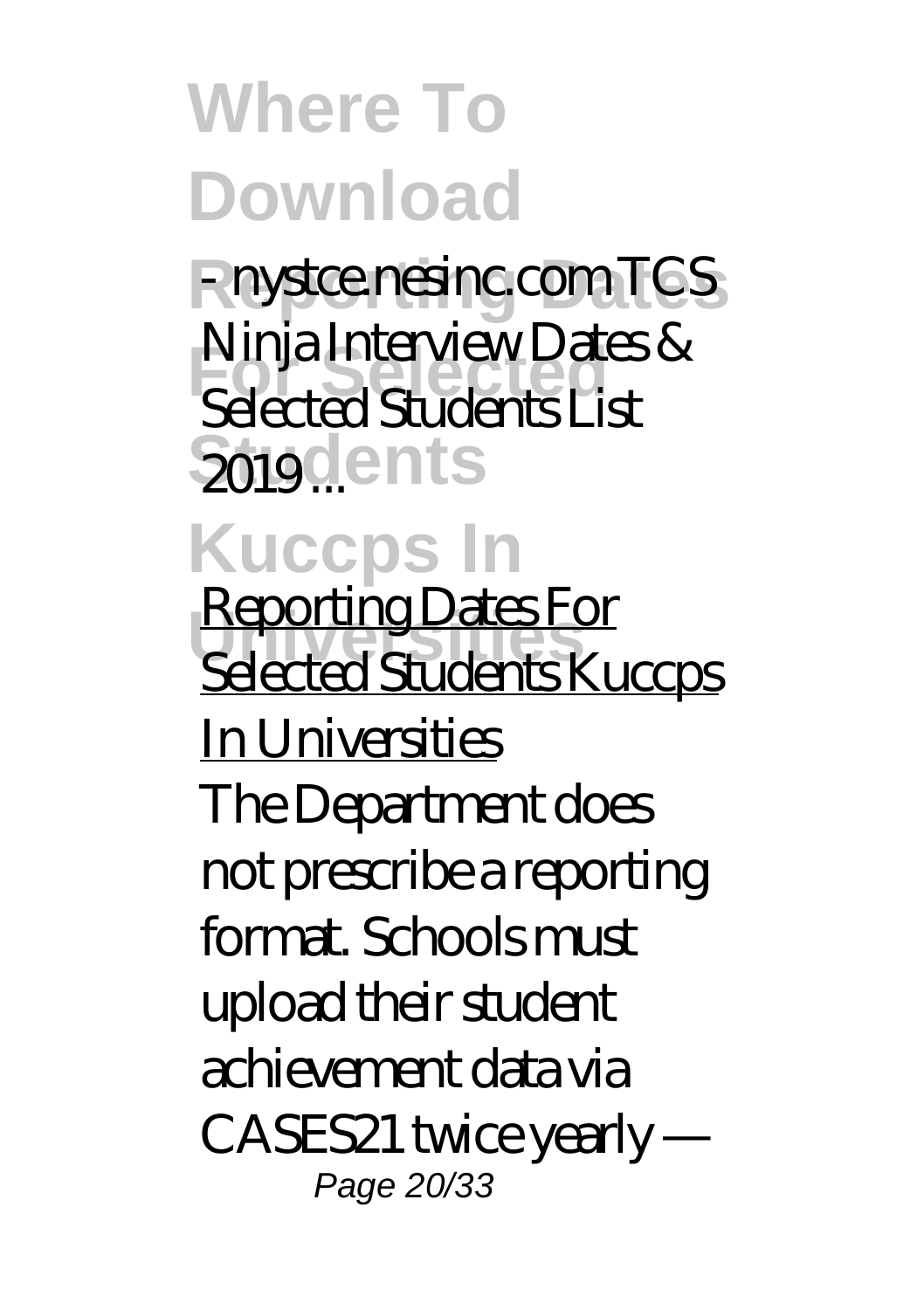by 30 June and 31 ates **For Selected** Student reports must be kept for identified time periods. In some cases, **Universities** considered permanent December each year. student reports are records, which prohibits their disposal.

Reporting Student Achievement and Progress Foundation to

...

Page 21/33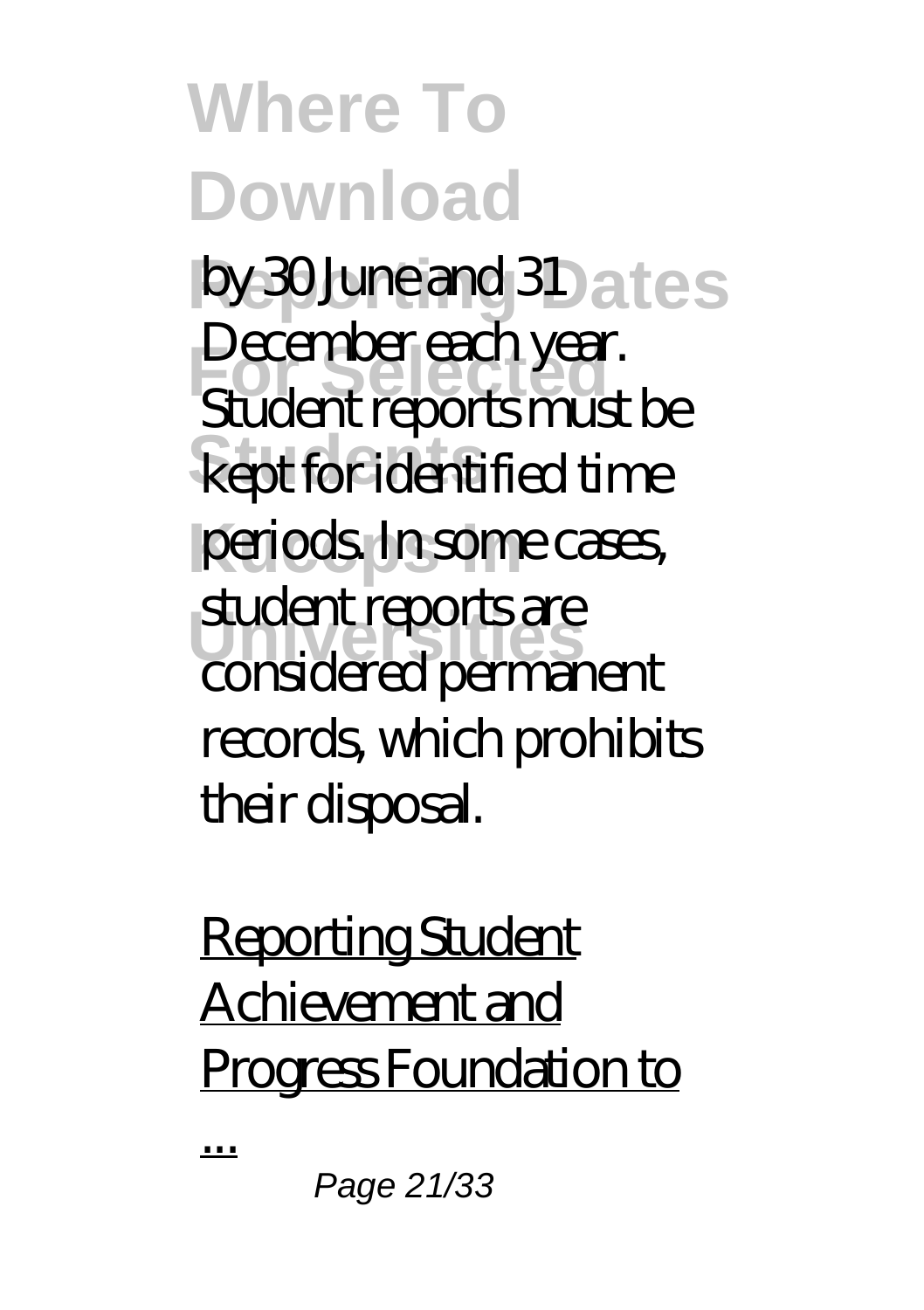The required annual test **Feport Is now able to**<br> **submitted online.** An invitation containing a unique link to access the online reporting form report is now able to be will be sent via email when the reporting period opens (the ninth month anniversary of your child's registration). The link will remain valid until the report due by date (the Page 22/33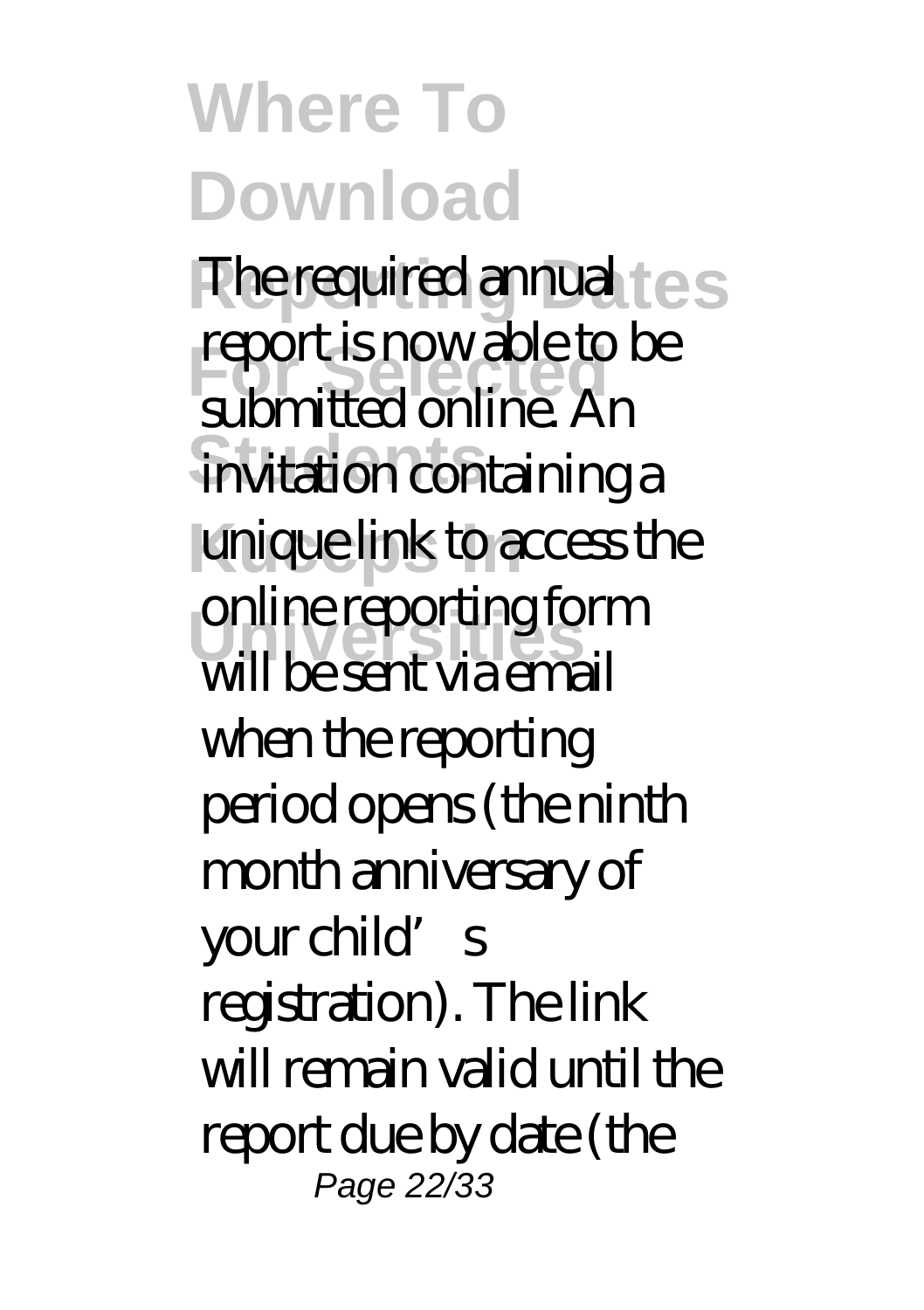10 month anniversary of the child's registration).

Reporting - Education **The Long Vacation Universities** window has now closed 2019/20 reporting for both students and supervisors. Directors of Graduate Studies (DGS) and College Advisors can continue to submit reports up to Friday 13th November. Training and Page 23/33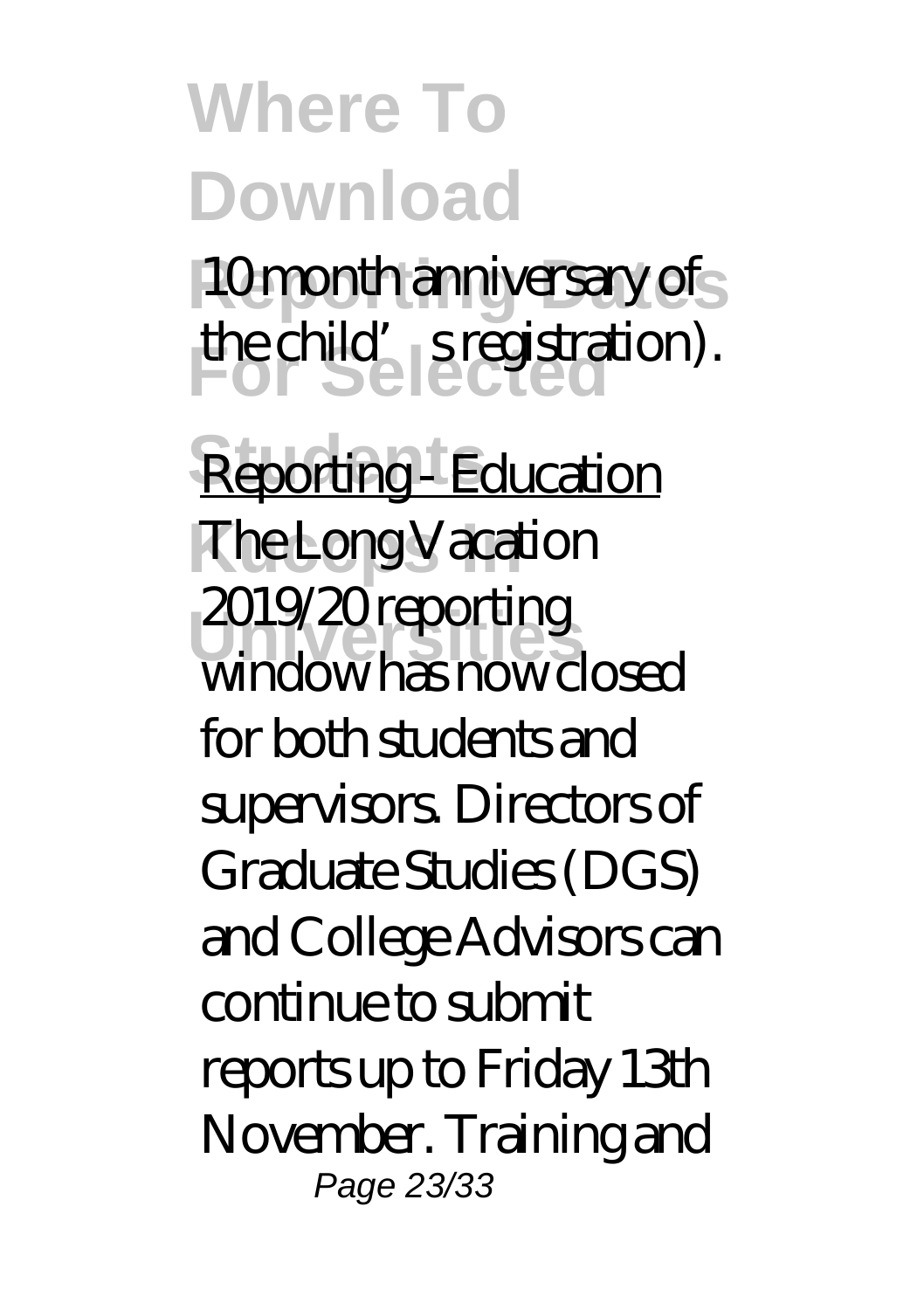quick reference guides s **For Selected** on the Oxford Students website and for staff on the Student Systems website<sub>rsities</sub> are available for students

Graduate Supervision Reporting (GSR) in eVision | Academic ... Bookmark File PDF Reporting Dates For Selected Students Kuccps In Universities Today we Page 24/33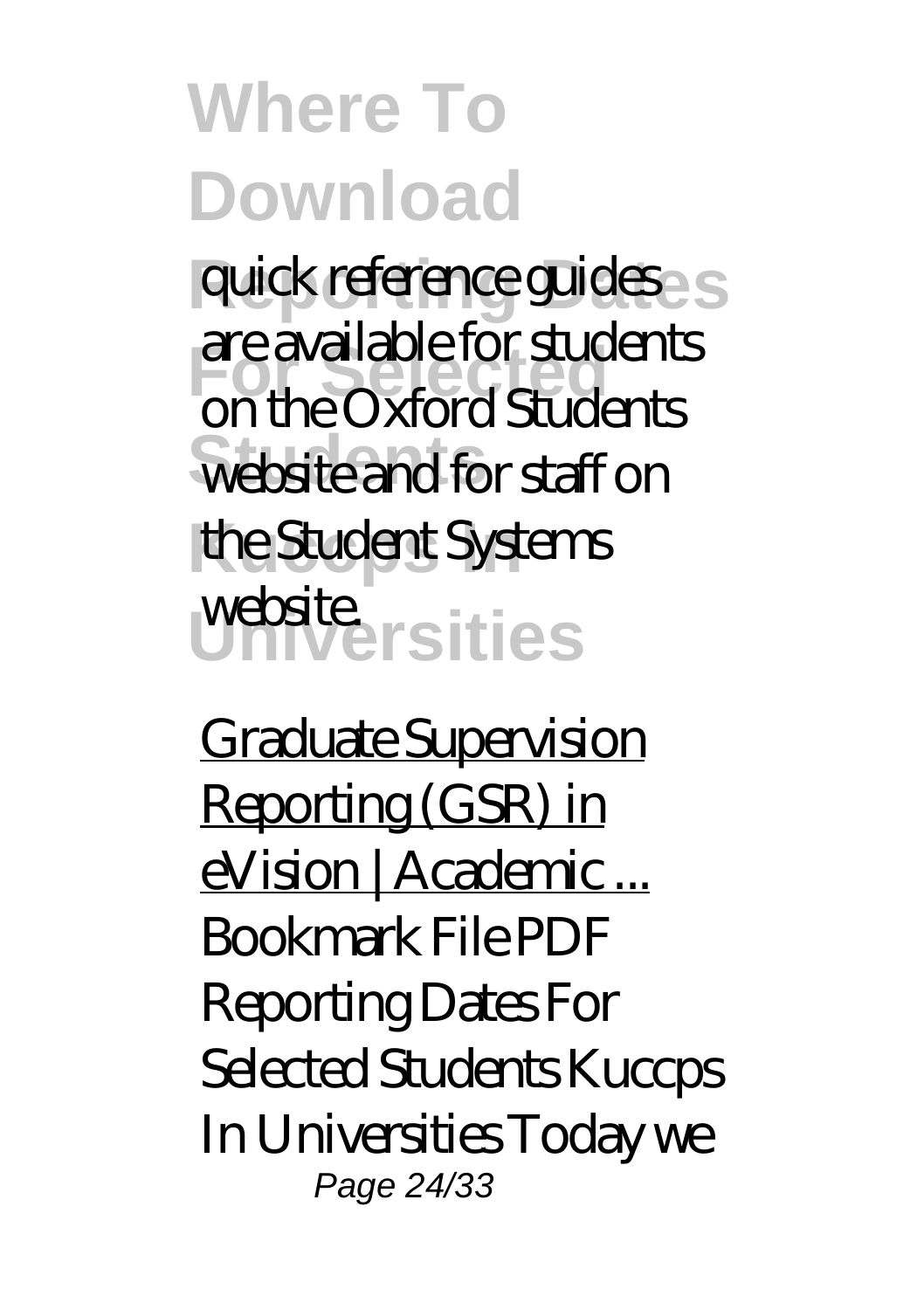coming again, the other s **For Selected** To conclusive your curiosity, we offer the favorite reporting dates **Universities** kuccps in universities growth that this site has. for selected students record as the unconventional today. This is a wedding album that will accomplishment you even

Reporting Dates For Page 25/33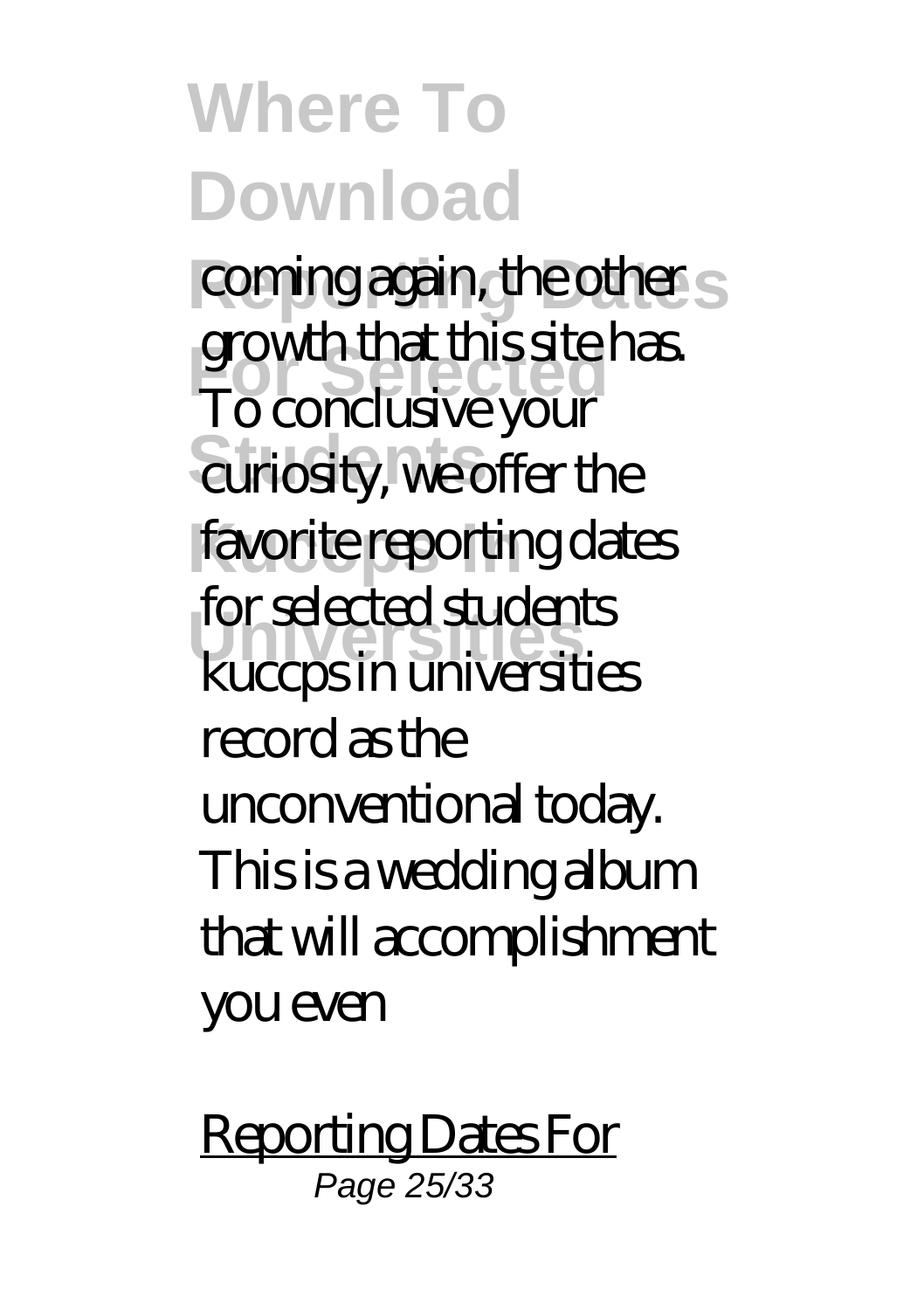Selected Students Kuccps **For Selected** Total Student Loan repayment recovered to date Total Postgraduate **Universities** recovered to date If In Universities Loan repayment you' ve employed the same person more than once in a tax year, report for their current ...

Payroll information to report to HMRC - Page 26/33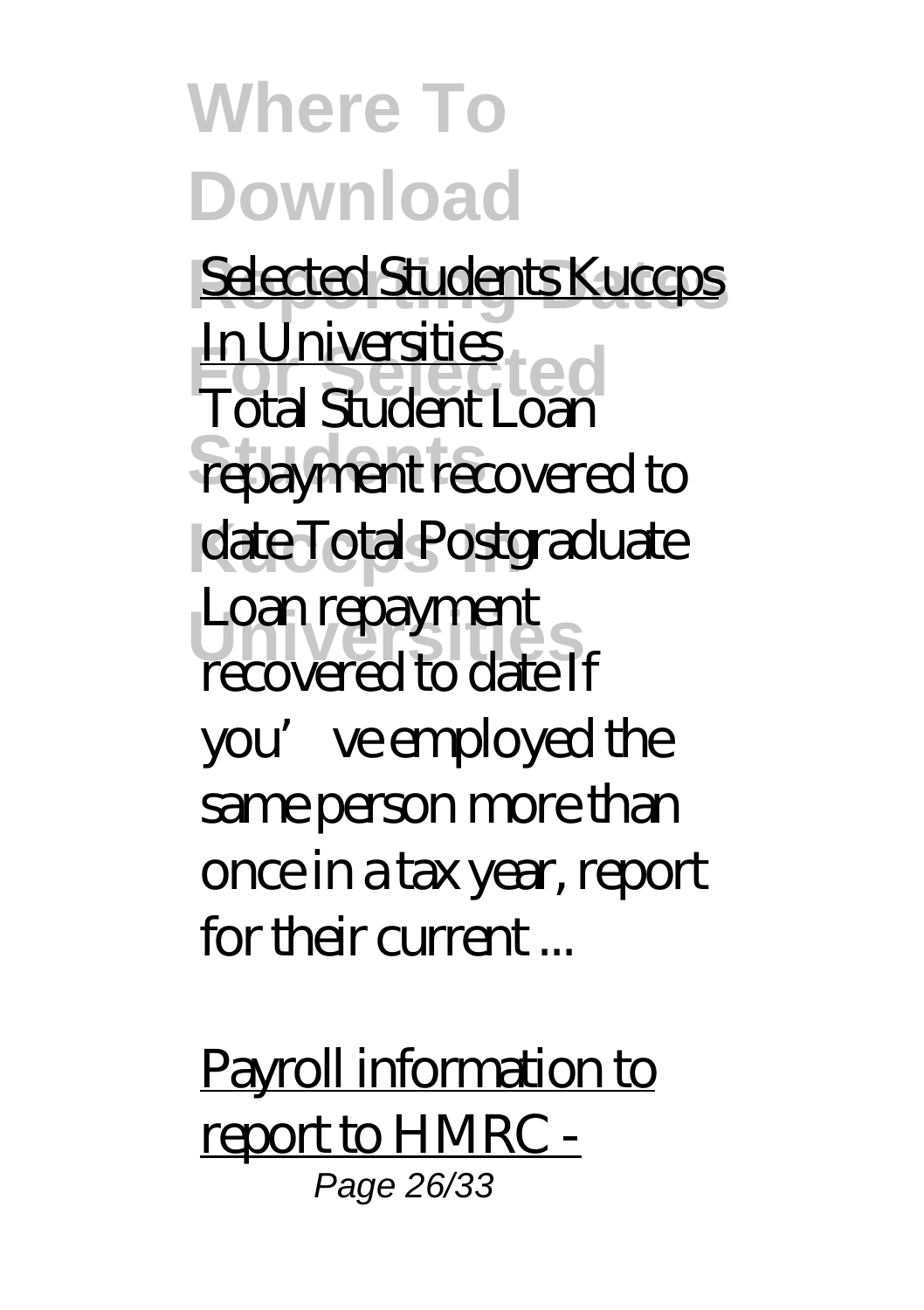**Where To Download GOV.UK ing Dates For Selected** may be done by the following to do the monitoring of the performance of a specific<br>
randorf: The children bim A monthly student report student: The student him or herself may create a student's performance report. More than any other purpose, it is mainly done for selfimprovement and for the student to be Page 27/33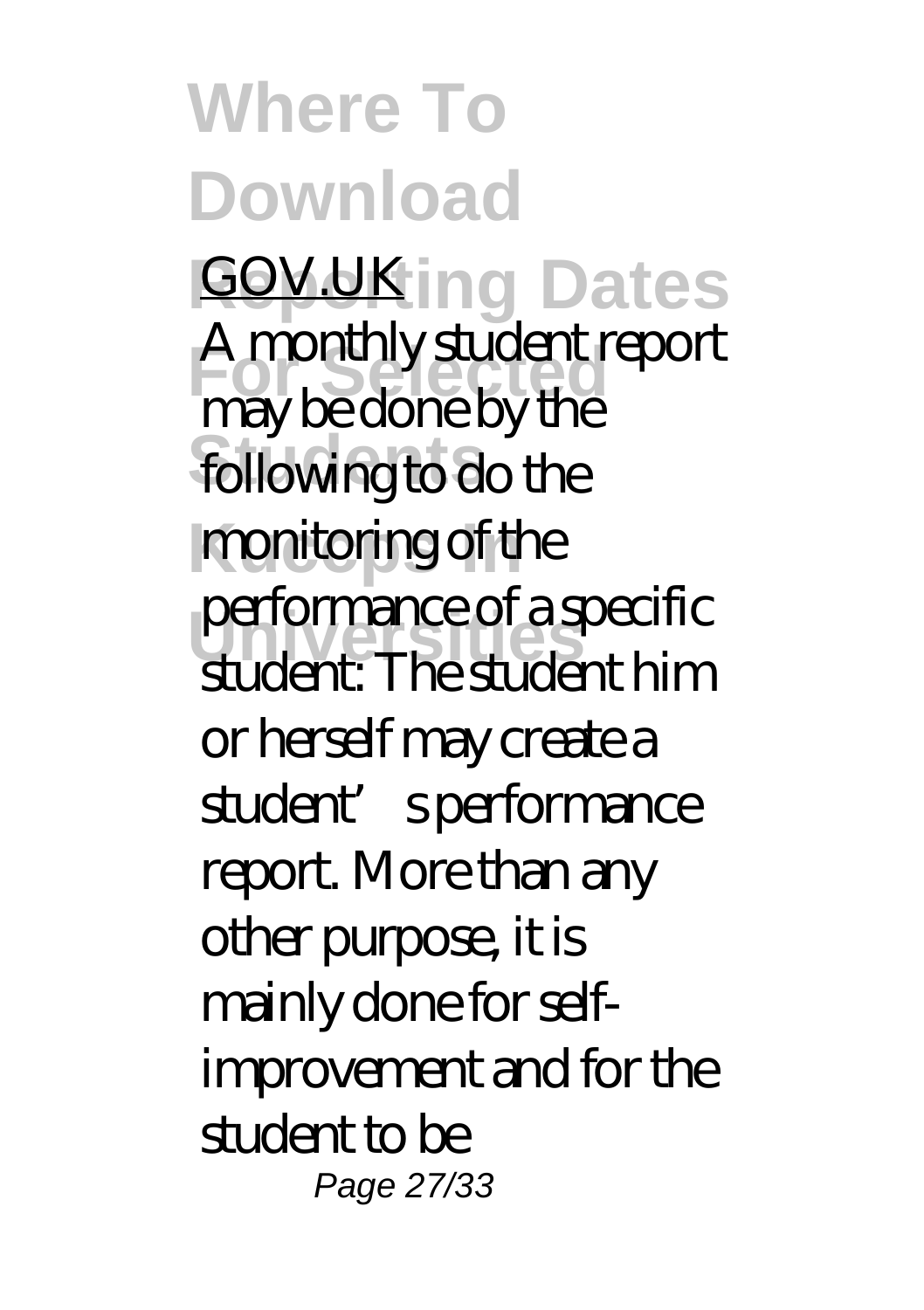knowledgeable of his or s **For areas of strengths and Students** weaknesses.

**9+ Monthly Student** Report Templates - Free<br>Wend PDF Word, PDF In the Course Management panel (black gear icon, top right), Course Settings under All course administration, the Reports tab gives Page 28/33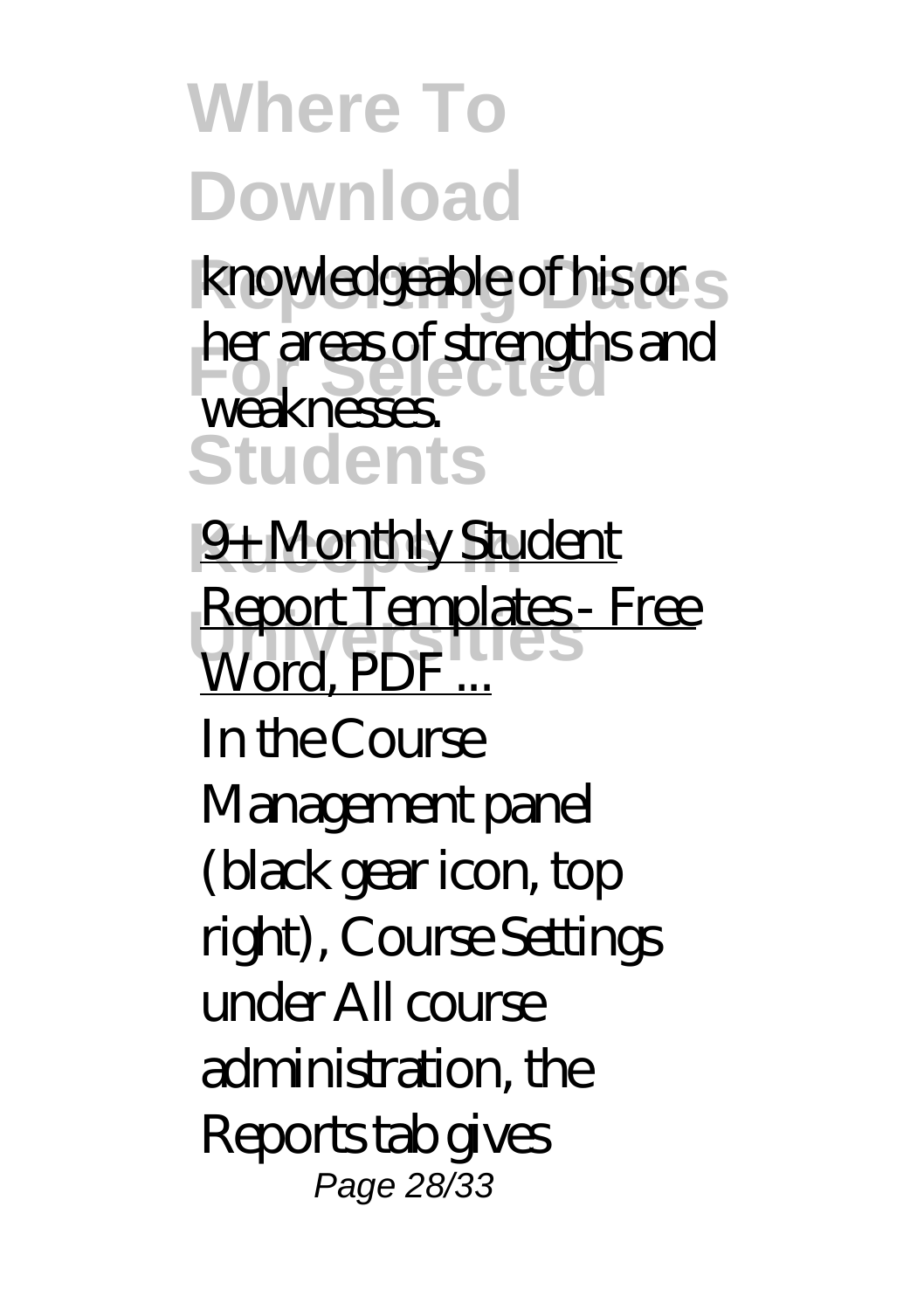instructors access to tools **For Selected** dates and groups for activities or resources, or run reports on course **Universities** levels. Summary of that can be used to edit activities at different Reporting Tools

Use Reports to Track Student Activity in Moodle | UMass... the current report design once it has been selected. Page 29/33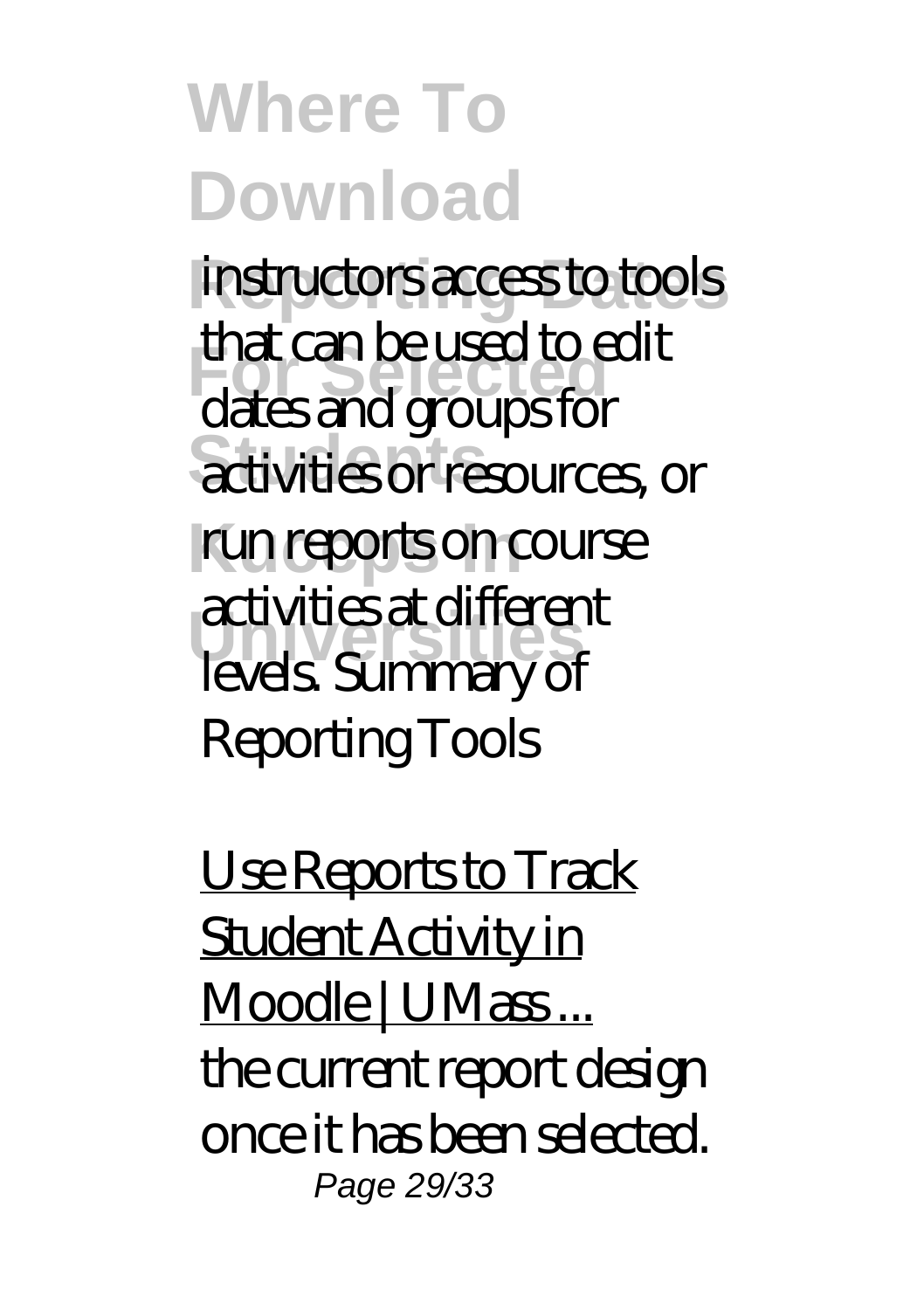Report Designer panel S **For Selected** buttons to display the various options of the report designer, i.e. Select **Universities** Area, Select Data Fields, Use the Next and Back Data Area, Refine Data Apply Filter, Define Sort Order, Specify effective date and Define presentations. Applying Filter Conditions Caption field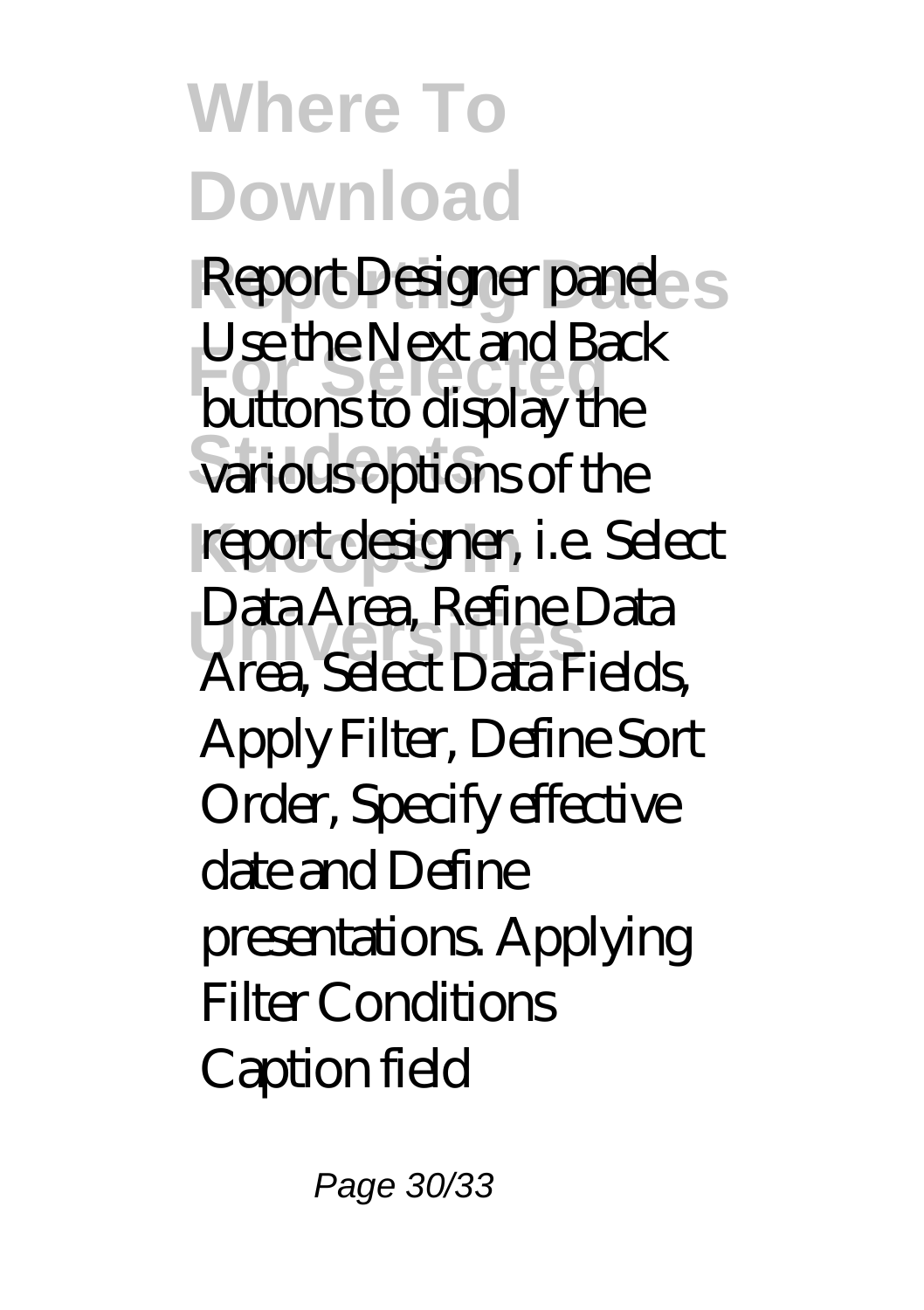Reporting in SIMS at es **FORT DATE: Students** Students must report no earlier than 0600 and no **Universities** day. Students that report Designing Reports QRS later than 1300 on report after 1300 will not be permitted into the course. (if flight is already scheduled...

Reporting and Information - United Page 31/33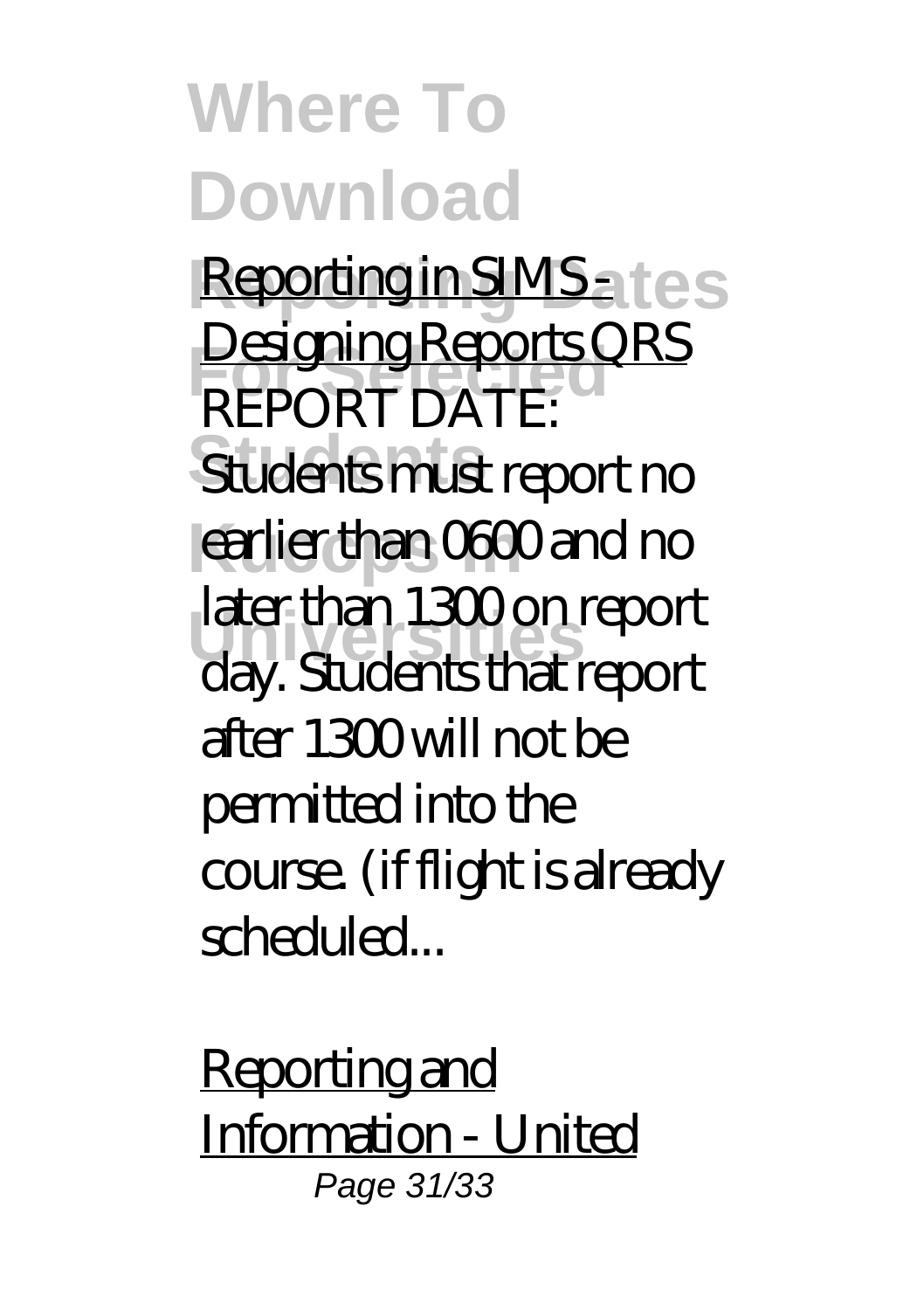States Armyng Dates **For Selected** expected to keep track of **Students** his or her daily academic pace. Whether they are required to do so or not,<br>**it is ideal that a student** Every student sample is it is ideal that a student keeps a report on his own. We have ideal student report format every learner prefers. There is an effective report tool that works differently for every pupil Page 32/33